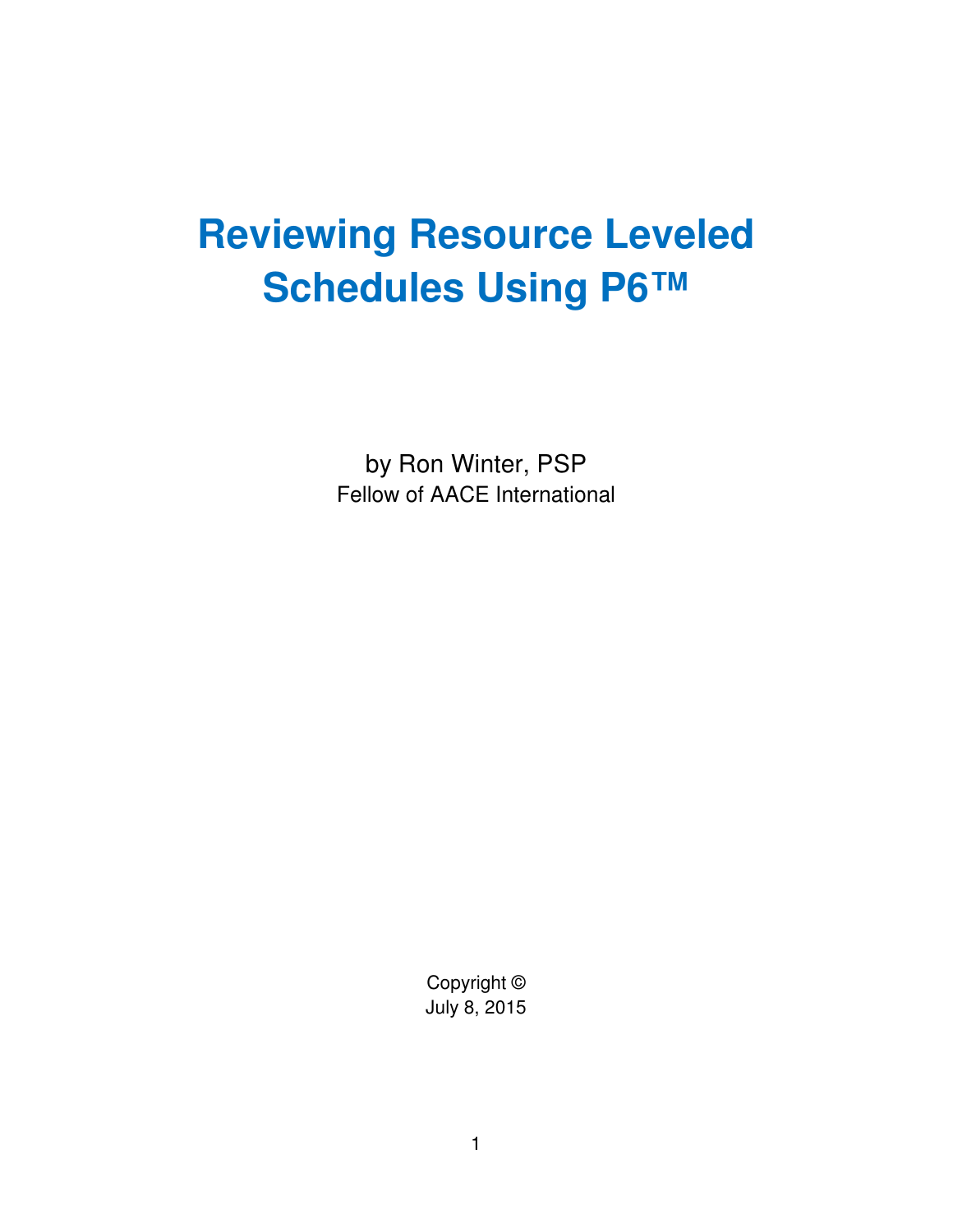## **Abstract**

Standard CPM schedule review techniques are insufficient to review automatically resource leveled schedules. When faced with the task of reviewing resource leveling, most reviewers try to pretend that it does not exist and ignore this facet of the schedule submittal.

This paper provides a guide to effective review of resource leveling that can be used on construction projects utilizing an Oracle/Primavera P6 Professional™ CPM schedule. This paper also discusses a large number of issues and guidelines to be considered when evaluating an automatically resource leveled CPM schedule.

Beginning with issues such as how to identify if resource leveling has been used, this paper delves into the analysis of the root causes of resource delay and techniques for separating reality from error. Causes for rejection of a resource leveling procedure are covered. Methods for validating how well the plan was executed are explained. Using these procedures, the reviewer can potentially know more about the resource leveled schedule than the person who submitted it.

#### **Introduction**

A useful schedule must take resource constraints into consideration.[9] The Oracle/Primavera P6 Professional™ (P6) built-in function for automatic resource leveling (resource leveling) is one method to perform this task. When preformed transparently and correctly, the schedule should be able to show an adequate representation of the actual scheduling plan, including resource considerations.

For the purposes of context, this paper assumes that an owner of a project (Owner) has contracted with a second party (Contractor) to construct or otherwise create, build, or revise a project. The Contractor's supervisor who will direct the work (foreman) explains his or her workplan to the person responsible for modeling this workplan (scheduler.) Thus, the Contractor communicates their time-based work plan to the Owner using a CPM schedule created by a scheduler. The Owner's representative (reviewer) is responsible for evaluating the quality and usability of that submitted schedule.

Most schedules have similar activities performed by the same skill group of workers that cannot all realistically be accomplished at the same time. Without using resource leveling, schedulers must sequence activities that are using the same skilled resources by adding date constraints (which is discouraged) or sequencing the work activities by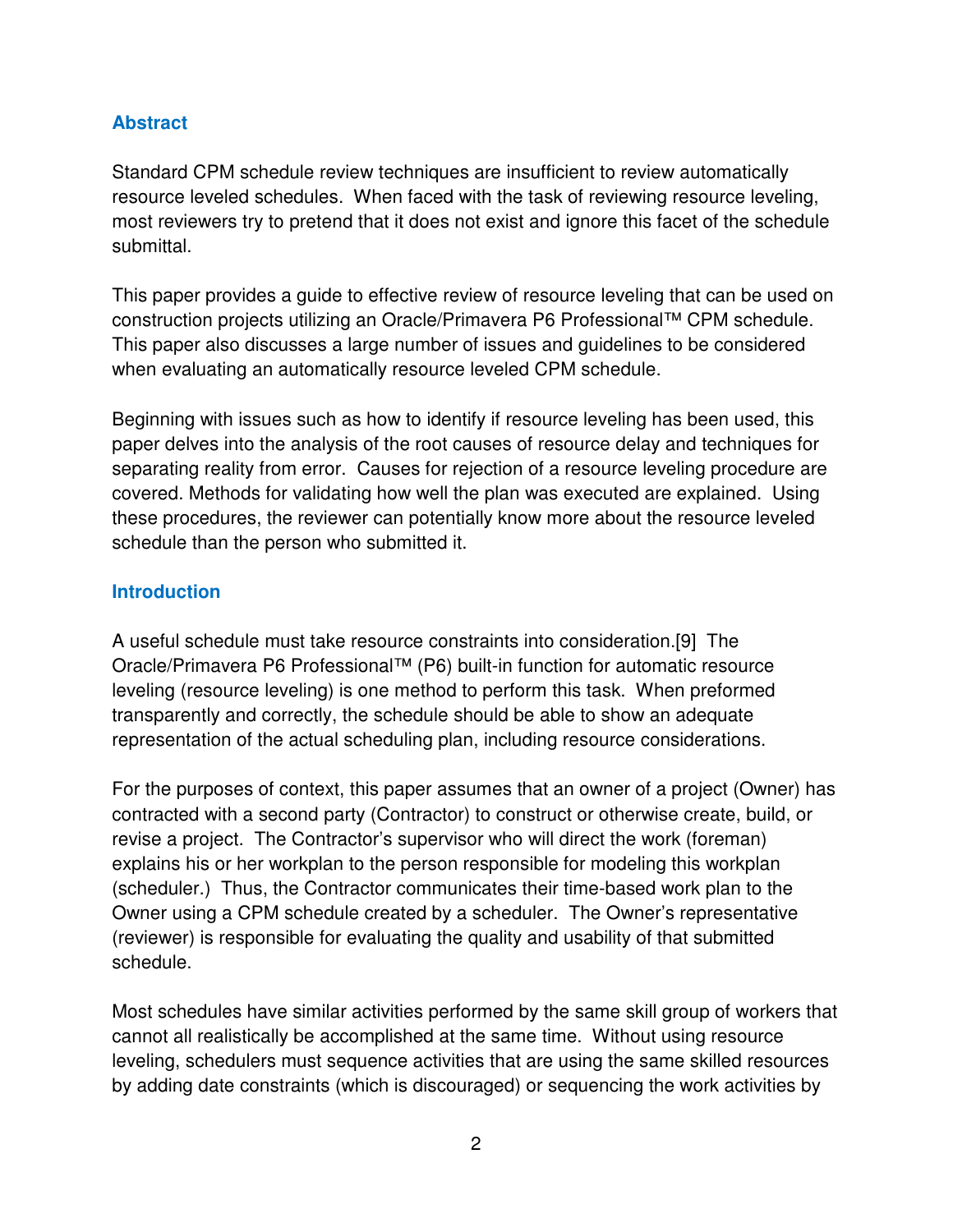adding preferential 'soft' logic (which is better.) However, as the project progresses the original soft logic must be modified to reflect the ever-changing resource assignments. This process becomes a lot of work for the scheduler to perform and is errorprone.[1][2][3]

Modifying soft logic to reflect resource constraints becomes even more difficult if project Owners are resistive to allowing logic changes in the schedule updates. If fact, it might be argued that using resource leveling is the only allowable method to sequence resource constrained activities on projects that put up high barriers to adding constraints and modifying logic.

Using resource leveling can be a much simpler method to employ and will normally produce much better results than manual logic revisions. Despite this fact, Project Owners may not be amenable to receiving schedules employing resource leveling as the submitted contract schedule. This hesitancy is due in part to the fact that 'standard' schedule review techniques do not necessarily apply to automatically resource leveled schedules. When faced with the task of reviewing a resource leveled schedule, most reviewers try to pretend that resource leveling was not used and ignore this facet of the schedule submittal. Ignoring parts of the schedule submittal can be a very dangerous practice.

#### **What is Resource Leveling?**

Resource leveling is used to identify excessive daily staffing levels. The software then re-sequences those overstaffed activities to reduce or eliminate these staffing excesses. In addition to preventing the scheduling of an impossible or difficult level of work at the same time, it also can provide a much more economic staffing plan.[1] Therefore, the reviewer of a resource leveling plan should have a good understanding of defining task resources and the resource-leveling process employed.[6][18]

A simple example of P6 resource leveling will quickly show the benefits of using this process for activity sequencing. Figure 1 displays a simple schedule fragnet displaying a typical mechanical installation sequence. Activities C1010 through C1040 can be performed in any order but because there is only one crew (limited resources,) only one of the four activities can be performed at the same time.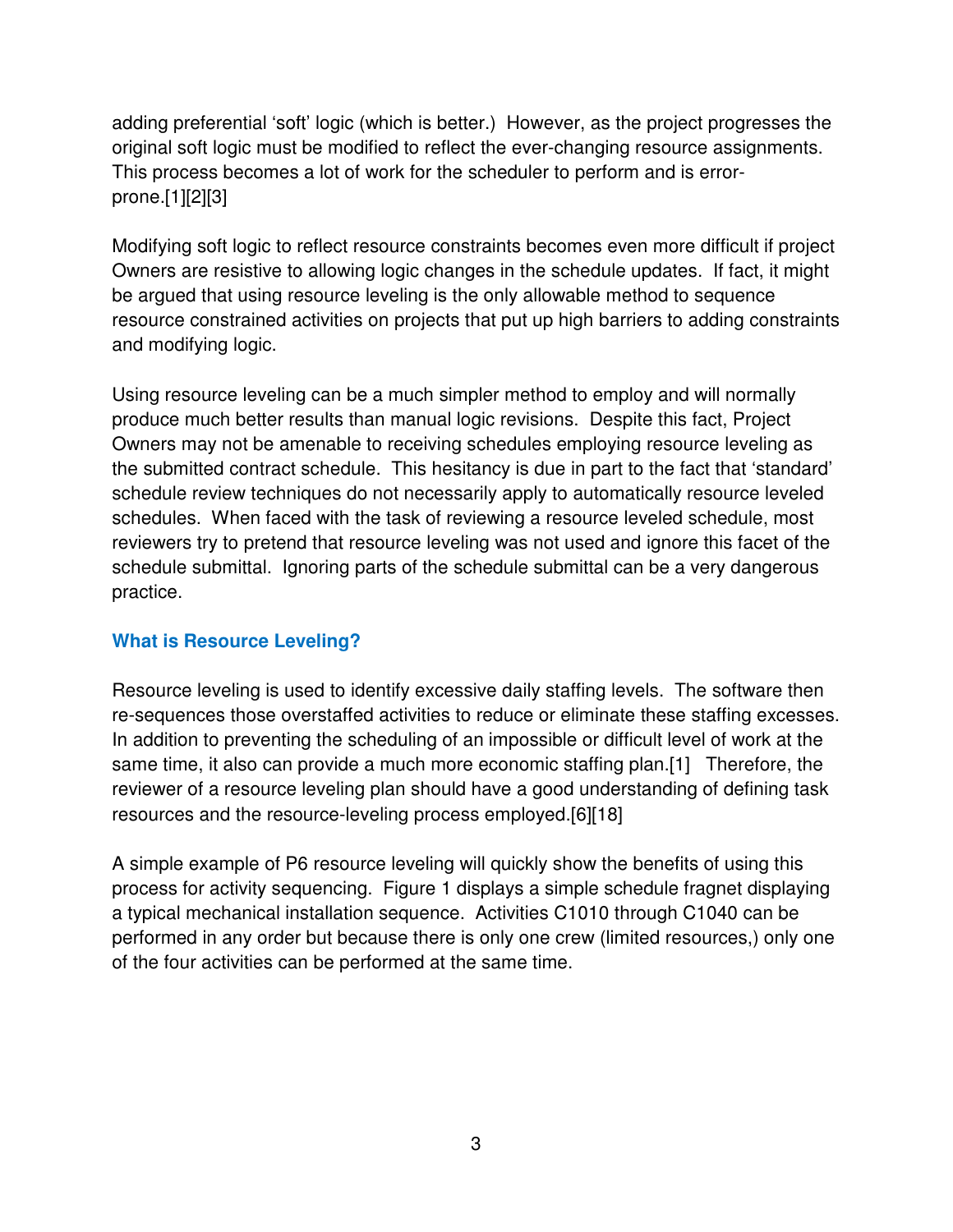| Activity | <b>Activity Name</b>         | Original $\sim$  |  |        |                |                   | 2015                       |                   |        |        |  |
|----------|------------------------------|------------------|--|--------|----------------|-------------------|----------------------------|-------------------|--------|--------|--|
|          |                              | <b>Duration</b>  |  | Jan 25 | Feb 01         | Feb <sub>08</sub> | Feb 15                     | Feb <sub>22</sub> | Mar 01 | Mar 08 |  |
|          |                              |                  |  |        |                | ATIFISSI          | WTIFISISI                  |                   |        |        |  |
| C1000    | l Set Mechanical             | 5d               |  |        | Set Mechanical |                   |                            |                   |        |        |  |
| C1010    | Area A Mechanical Rough-In . | 5d               |  |        |                |                   | Area A Mechanical Rough-In |                   |        |        |  |
| C1020    | Area B Mechanical Rough-In   | 5d               |  |        |                |                   | Area B Mechanical Rough-In |                   |        |        |  |
| C1030    | Area C Mechanical Rough-In-  | 5d               |  |        |                |                   | Area C Mechanical Rough-In |                   |        |        |  |
| C1040    | Area D Mechanical Rough-In . | 5d               |  |        |                |                   | Area D Mechanical Rough-In |                   |        |        |  |
| C1050    | <b>Insulate Mechanical</b>   | $5d \rightarrow$ |  |        |                |                   | Insulate Mechanical        |                   |        |        |  |

**Figure 1, Schedule Example before Resource Leveling**

Figure 2 displays the effects of using the resource leveling process. Activity C1010 was executed immediately and the other three Mechanical Rough-In activities were delayed to prevent resource over-staffing. The last activity in the fragnet, Activity C1050 is also delayed as a secondary result of the logical relationship with Activity C1040.

| Activity | <b>Activity Name</b>         | Original A      |  |        |                |        | 2015                       |                   |                            |                            |  |
|----------|------------------------------|-----------------|--|--------|----------------|--------|----------------------------|-------------------|----------------------------|----------------------------|--|
|          |                              | <b>Duration</b> |  | Jan 25 | Feb 01         | Feb 08 | Feb 15.                    | Feb <sub>22</sub> | Mar Oʻ                     | Mar 08                     |  |
|          |                              |                 |  |        |                |        |                            |                   |                            |                            |  |
| C1000    | Set Mechanical               | 5d              |  |        | Set Mechanical |        |                            |                   |                            |                            |  |
| C1010    | Area A Mechanical Rough-In-  | 5d              |  |        |                |        | Area A Mechanical Rough-In |                   |                            |                            |  |
| C1020    | Area B Mechanical Rough-In   | 5d              |  |        |                |        | Area B Mechanical Rough-In |                   |                            |                            |  |
| C1030    | Area C Mechanical Rough-In-  | 5d              |  |        |                |        |                            |                   | Area C Mechanical Rough-In |                            |  |
| C1040    | Area D Mechanical Rough-In . | 5d              |  |        |                |        |                            |                   |                            | Area D Mechanical Rough-In |  |
|          | C1050   Insulate Mechanical  | 56 <del>.</del> |  |        |                |        |                            |                   |                            | Insulate Mechanical        |  |

**Figure 2, Schedule Example after Resource Leveling** 

Because of the inherent complexity of resource-constrained scheduling algorithms, the project durations of resource leveled schedules can be 10, 20, or 50 percent longer than needed.[7] Even if a resource leveled baseline schedule meets the required project completion date, small activity delays during the project can be greatly magnified when the resource leveling process is imposed.[1] If a resource leveling plan is to be accepted, it is crucial that it be sufficient and robust enough to also provide reasonable results if and when an unexpected activity delay occurs.

Since resource leveling is expected to delay some activities and schedule others immediately, there must be some criteria on which to base these planning decisions. The resource leveling process, in part employs a user-configurable resource priority plan. The priorities should mimic the foreman's intent of how they intend to deploy the resources.[2] The goal of this leveling process is to reduce daily overstaffing while also minimizing the impact of those delayed activities on the overall project completion date.

The formal description of the resource algorithm used by P6 is Nondeterministic, Polynomial-Time-Complete.[8] Mathematically, these type of processes have no known optimal solution. The resource priority process is a part of the pre-determined set of rules (heuristics) used to reschedule activities that are resource leveled. Heuristics are just 'rules of thumb' and cannot guarantee an optimal resource leveling plan.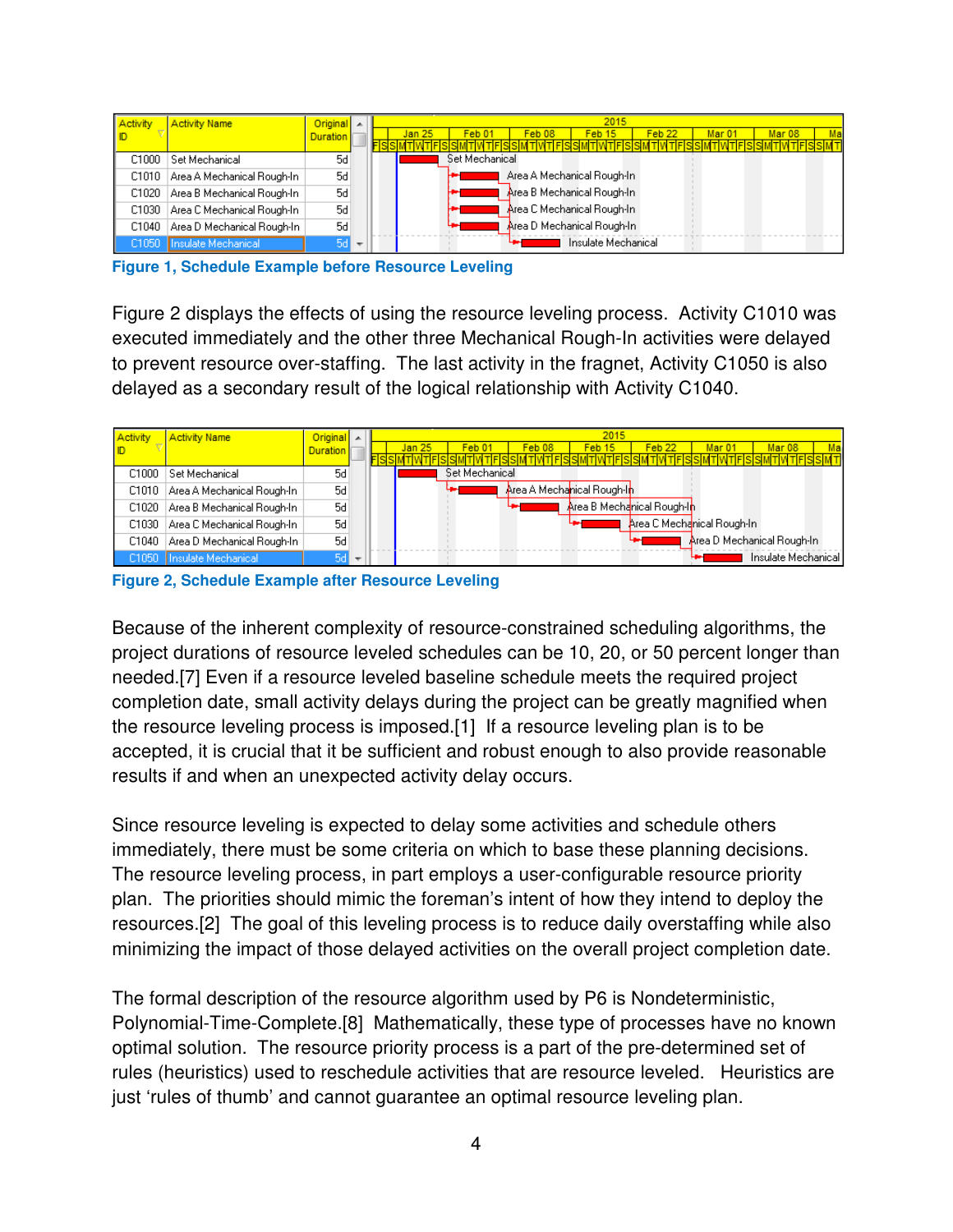The first step of the resource leveling process considers activity logic. No activity can be considered for resource leveling until all predecessors have first been resource leveled. If more than one activity has no outstanding predecessors needing to be resource leveled, then the user-customized priority plan is considered to decide which activity goes next.[18]

There is no such thing as an optimum resource priority leveling plan, so both the scheduler and reviewer should try several different 'best guesses' to see which one delivers the best plan (i.e. shortest project.) The P6 resource leveling process can use any combination of the following properties as resource leveling priorities,

- Activity ID
- Activity Priority
- Early Finish
- Early Start
- Free Float
- Late Finish
- Late Start
- Original Duration
- Planned Finish
- Project Planned Start
- Project Priority
- Remaining Duration
- Total Float
- (any defined activity code)

Finally, if a tie still exists between activities in determining the next activity to be considered for resource leveling, P6 simply chooses the oldest activity. There cannot be a tie in this last test. This last condition is not reported on in the log.

By using first logic and then the priority list options to select the next resourced activity to be scheduled, the activity's computed early scheduled dates are considered to see if the activity will 'fit' in the time slot and not exceed the remaining allowable maximum daily resource tally for each day. If each day's resource requirement for that activity is under the remaining maximum for each day, then that activity is scheduled for that time slot and each day's remaining daily allowable maximum is reduced by that amount.

Each subsequent activity on the priority list is similarly reviewed and if that activity does not meet the requirements for any given day, then that activity is delayed until it can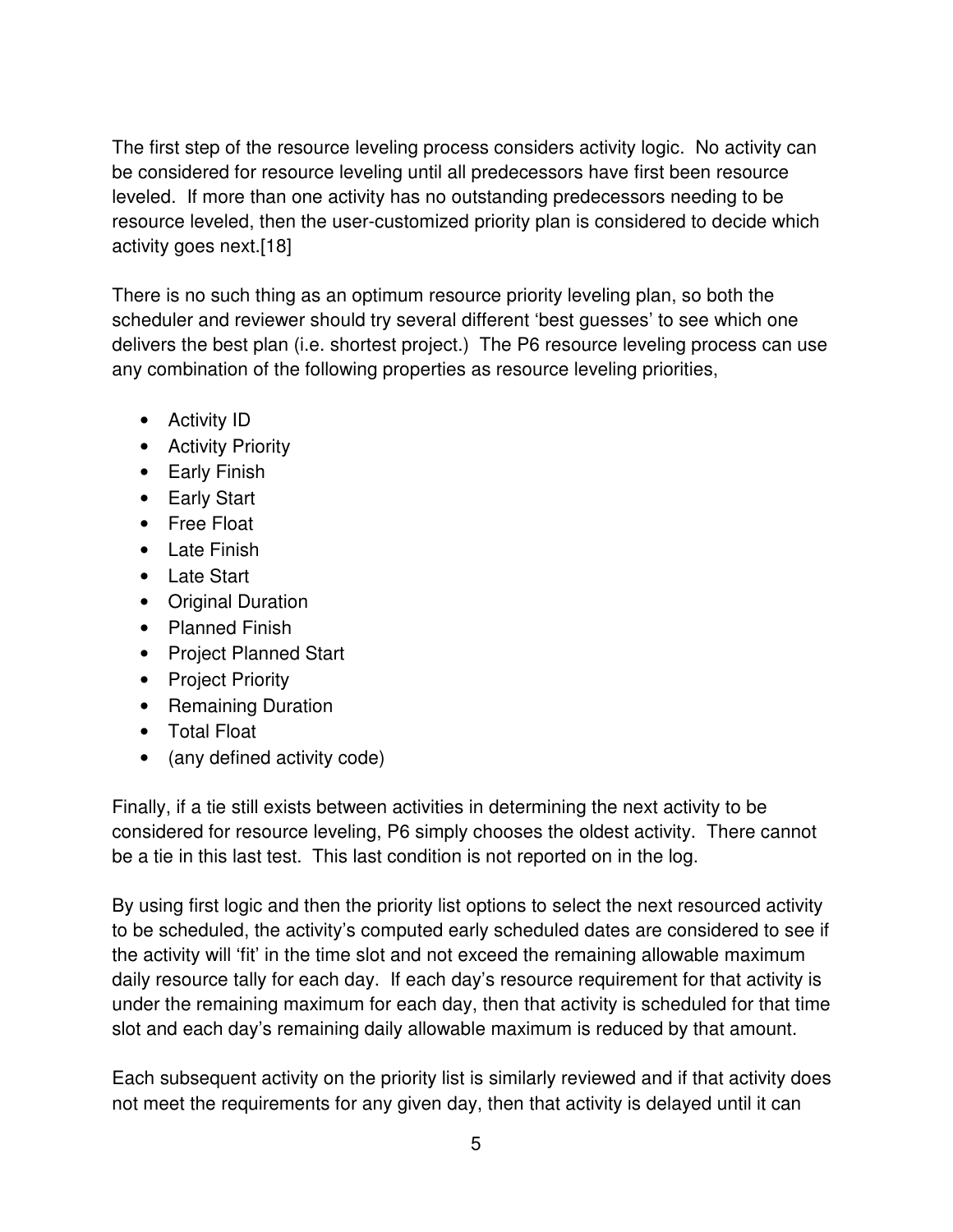meet the maximum resource totals for each day scheduled. All logical successor activities to the delayed activity are then re-scheduled using CPM rules to adjust their early dates.

This 'secondary delay' may even delay activities yet to be resource leveled, delaying the starting point where the process will start looking for their available time slots. Even though the logical successor activities to the delayed activities have new dates recomputed, P6 does not re-calculate the activity's Total Float values which remain the same as before resource leveling. It does update the Remaining Total Float column.

Prioritizing resources based upon the activity's Total Float is typically amongst the better priority options to use to create shorter duration resource leveled schedules. In general, this means that you should try to schedule the critical activities first and let the activities with more float be delayed, using up some or all of their Total Float.

Another resource priority should be to promote project continuity. Sadly, P6 does not appear to have a resource property option that would give priority to activities that have already started. The lack of this ability to prioritize just started activities often causes the P6 resource leveling process to suspend the work and delay these activities due to resource constraints. Actual Start or Percent Complete would be useful options for this purpose but are not currently available in the P6 options list.

## **Resource Leveling by Activity Codes**

Schedules can also be resource leveled using activity codes instead of resources. By setting the activity code hierarchy to match the priorities as described by the foreman responsible for directing the work, P6 will resource level then in that order, provided your resource leveling priorities list is set to sort activity codes using hierarchical sort order. Changing the priorities is merely a matter of adjusting an activity code up or down in the activity code hierarchy list.[2]

This process of resource leveling on activity codes instead of resources can be extended to more than scheduling repetitive series of activities; schedulers can also solve issues like separating work in elevated portions of a large workspace from work occurring below. For example, the elevated work activities can be coded as Upper-Area and those below coded as Lower-Area. Then limit the schedule to only resource level work on one area at a time and resource leveling has seamlessly guaranteed that this construction restriction is observed while performing normal CPM scheduling.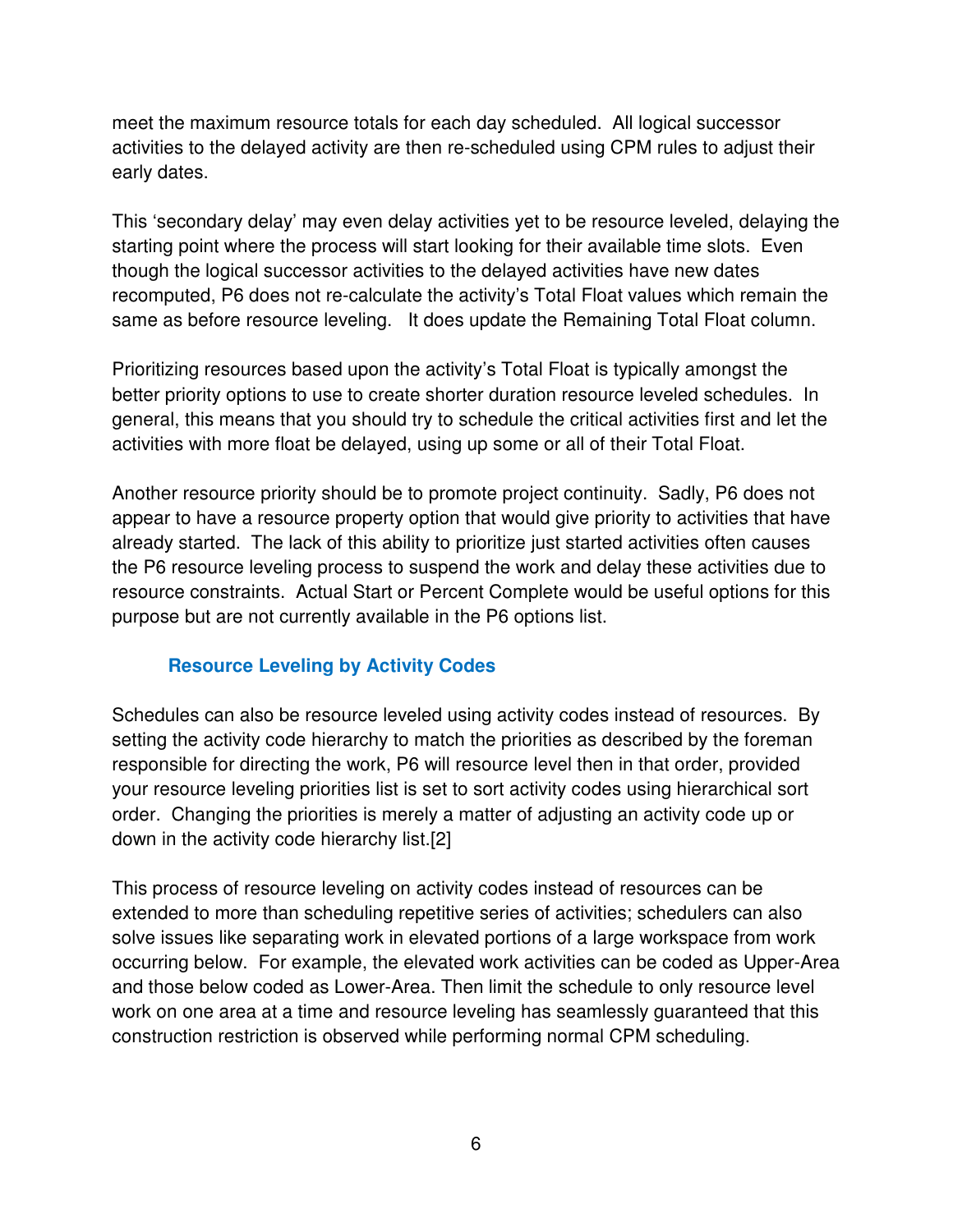## **Issues in Reviewing a Resource Leveled Schedule**

Resource leveled schedules are both difficult to properly create and to review. Many schedulers have tried to use this technique on projects and have failed. Some of the problems with actually employing resource leveling on an actual project include,

- Total Float values may not reflect the true 'resource float.' Resource leveling overrides pure CPM logic and duration calculations. A resource-leveled activity can delay the project and still indicate positive total float in P6. A high-float activity may 'tie-up' a resource that is needed by a low-float activity in order for the work to proceed. For this reason, a resource leveled schedule is not a 'true' CPM schedule in the traditional sense.[9]
- Lack of transparency. It is often difficult to understand the process involved in resource leveling as well as difficult to observe the results. The P6 software provides very little information or explanation about the operation of the process or results.
- There is no one optimum solution. Subsequent schedule updates may reflect large swings in the planned project completion date using the same resource leveling parameters, necessitating priority changes.
- Large variations. The resource leveling process requires trial and error and can produce large variation in the outcomes from minor input changes.

Although there are issues to be overcome, the result of properly employing resource leveling provides a robust and responsive model for project planning. Resource leveling adds 'real-world' considerations into schedule planning that previously was only resolved at the last minute in the field. When a resource leveled schedule is submitted, the reviewer must be able to analyze and understand the plan and its ramifications.

## **Does the Owner have a Right to Review Resource Leveling Plans?**

Most construction contracts do not specifically specify whether the Owner has the right to review the Contractor's resource leveling plan. In the absence of specific language, some contractors have argued that resource leveling represents the Contractor's means and methods and is thus not subject to Owner's review.[4] Since the resource leveling plan represents their internal sequencing of planned work, Contractors may reason that it is not subject to the Owner's review and approval.

The P6 resource leveling plan is generally inferior to the process implemented by the project foreman in the actual work place. For example, P6 resource leveling does not have the ability to smooth out the potential fluctuations in required manpower. P6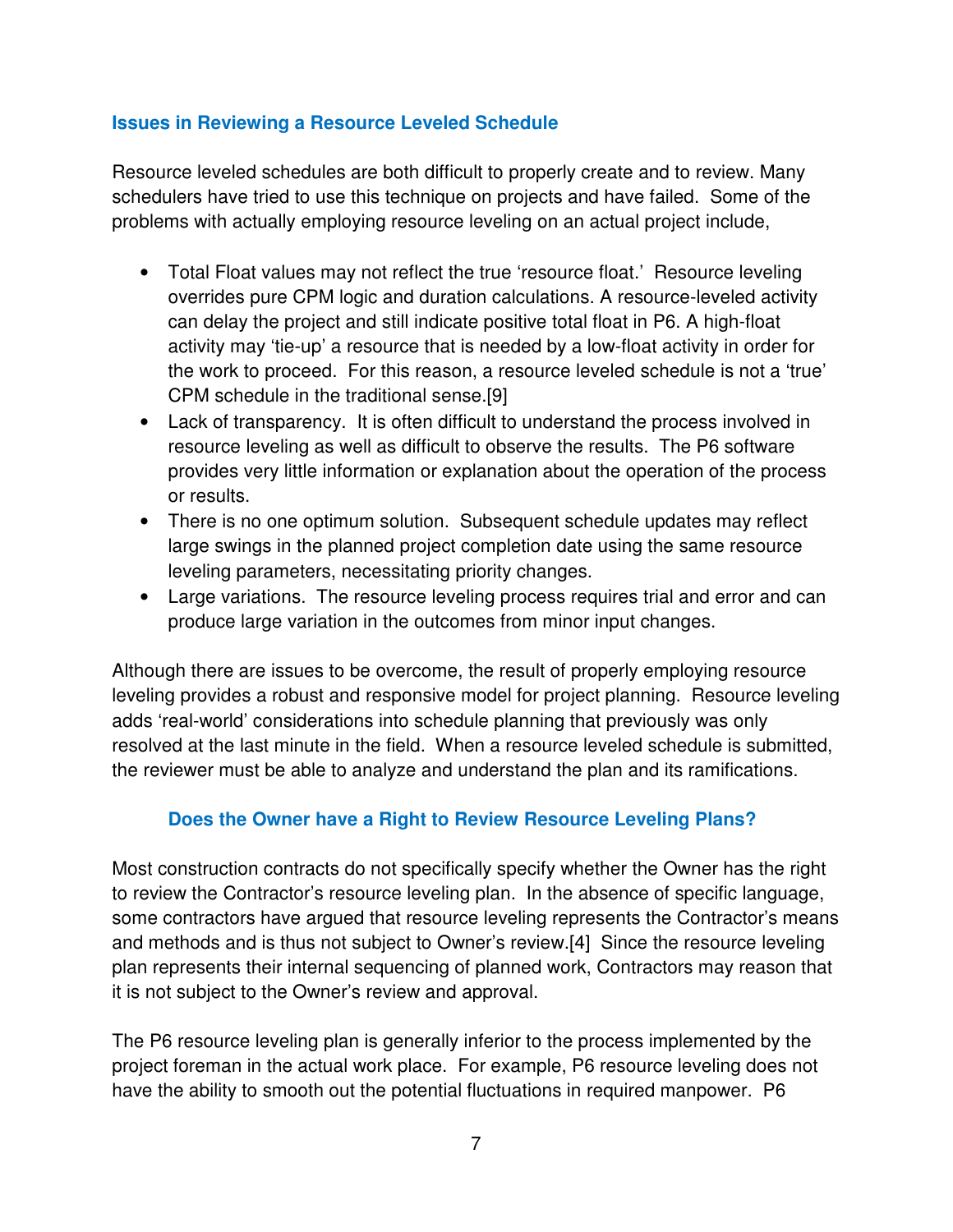resource leveling does have the ability to increase the resource maximum by a started percentage if resources cannot be leveled within the activity's float but this is not real 'smoothing.'[5] The process does not intentionally try to bridge gaps in manpower usage. This means that a foreman's manpower management is more complex than what an automatic resource leveling software function can perform. In this respect, a P6 resource leveled schedule does not meet the working definition of traditional 'means and methods.'

Because a resource leveling output may represent the foreman's desired staffing plan does not mean that any resource leveling output is correct or that it must be accepted by the Owner without review. It is therefore unacceptable to say that an improperly configured resource leveling computation using bad inputs and unreasonable limitations represents the Contractor's 'Means and Methods.'

Ultimately, a resource staffing plan that was generated by a computer with little input from field personnel and that will not be followed in the field is not a representation of the contractor means and methods. The staffing plan and the execution must closely align for this to be a consideration. Just as any CPM schedule must be transparent and shown to be reasonably and correctly designed before the calculated dates and float can be valid and used as a basis of control, the same thing holds true for computergenerated resource leveling.

The conclusion to be drawn is that the Owner has the right to review resource leveling plans before resource leveling can be considered as a legitimate part of the scheduling discussion. Certain resource leveled plans may be found to be incomplete and inaccurate and should normally be rejected as a basis of planning, monitoring, and controlling the project.

## **Determining if Resource Leveling Has Been Used**

It is very difficult to know if resource leveling has been accomplished for any given schedule with most scheduling software packages. Scheduling packages like P6 do not have a 'flag' or indicator saying that the submitted schedule has been resource leveled. Therefore, when receiving a schedule submittal, the reviewer should resist the impulse to first recalculate the schedule dates. This process is often the first step taken during a CPM schedule review.

Before recalculating the CPM, the schedule reviewer must first determine if resource leveling was used in the submitted schedule. If this step is ignored, re-scheduling will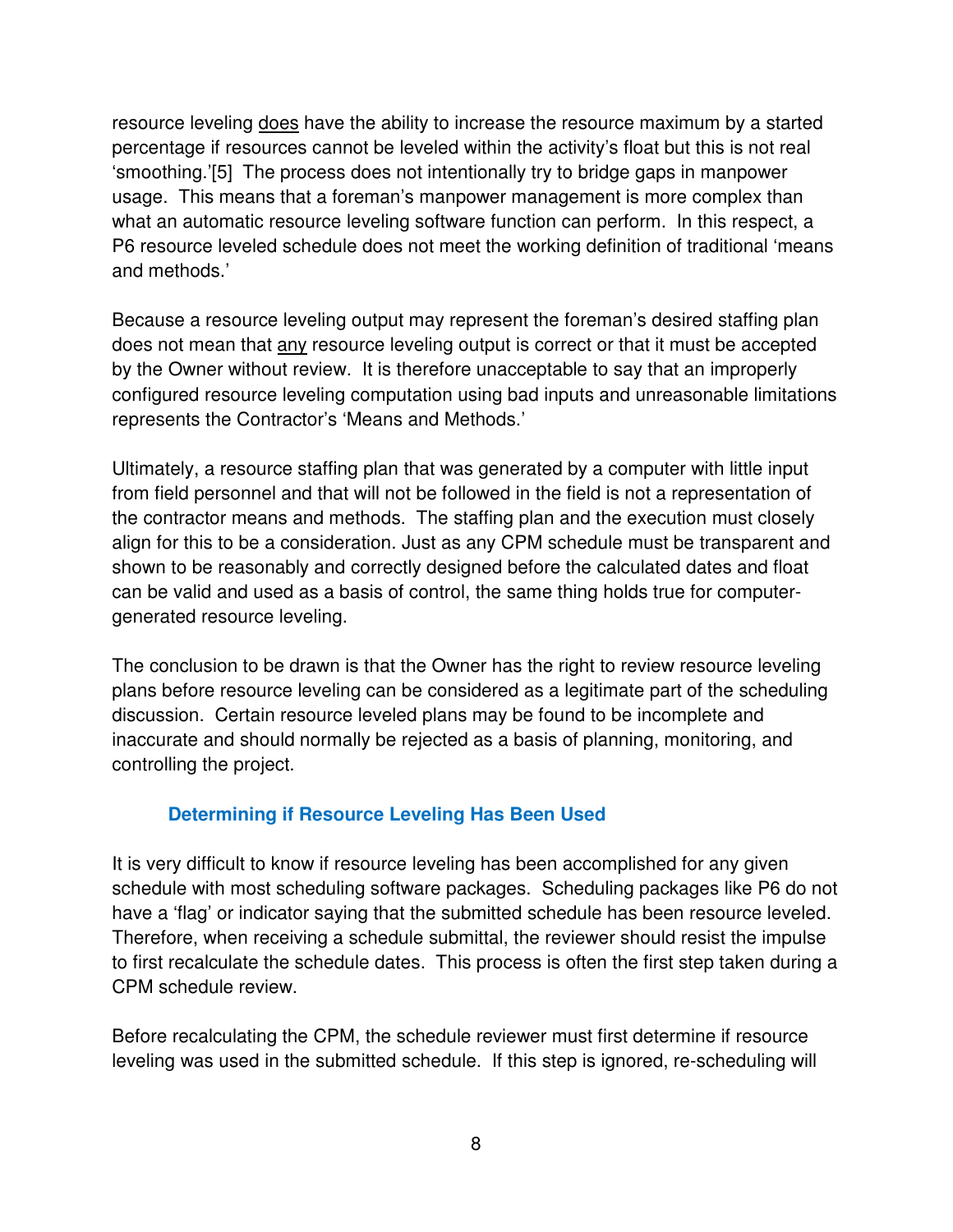remove all resource leveling effects and cause the reviewer to analyze a different schedule from that which was submitted.

For P6 schedules, one quick check for resource leveling can be made by looking to see if the Project Early Finish date does not equal the Project Forecasted Finish date. If they do not match then resource leveling has been used and the project has been extended. Project Forecasted Finish is created by resource leveling. This check does not produce different dates in cases where the project end date was not extended due to resource leveling.

A better indication of resource leveling is if the Early Start date does not equal the Remaining Early Start date for any activity.[10] To be effective, this check requires that the P6 resource leveling option "Preserve scheduled early and late dates" be selected or checked (so that resource leveling does not overwrite the Early Start date.)

Remaining Early Start dates are created by resource leveling, as shown in Figure 3 below. Reviewers will need to export these dates to a spreadsheet in order to spot which activities have mismatched Early Start dates and Remaining Early Start dates. This is a sure sign that the activity was delayed due to resource leveling.[11]



**Figure 3, Computing P6 Start Dates**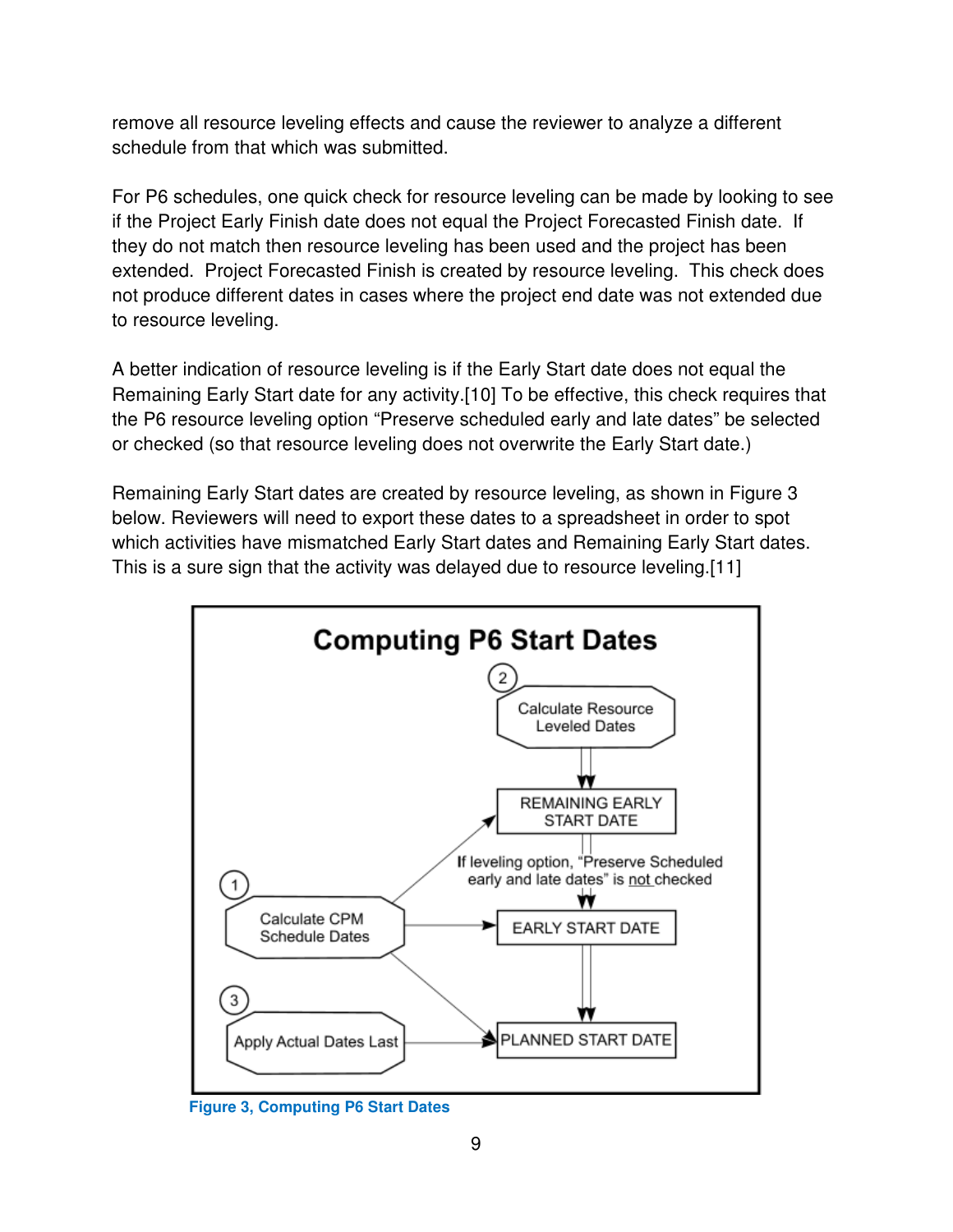Calculating the CPM scheduling dates overrides all three of the early dates. Resource leveling will then overwrite the Remaining Early Start Date and potentially the Early and Planned Start Dates if the resource leveling option allows. Actual Dates will always override any Planned Start Date entries, regardless of other processes.

The P6 resource leveling process also creates the Remaining Early Finish dates. A similar chart may be created for determining the computation of Remaining Early Finish, Early Finish, and Planned Finish Dates as show in Figure 4,



**Figure 4, Computing P6 Finish Dates** 

A third indicator that P6 resource leveling has been performed is to check the column, Remaining Float. Remaining Float is calculated as the difference between Late Finish and Remaining Early Finish. Remaining Float will be equal to Total Float when the activity is unstarted and resource leveling is not used. When Total Float is not equal to Remaining Total Float, then this is an indication that the activity as delayed due to resource leveling.

If resource leveling is used, then the Remaining Early Finish might be different than Early Finish date. In this case, Remaining Total Float will have a different value than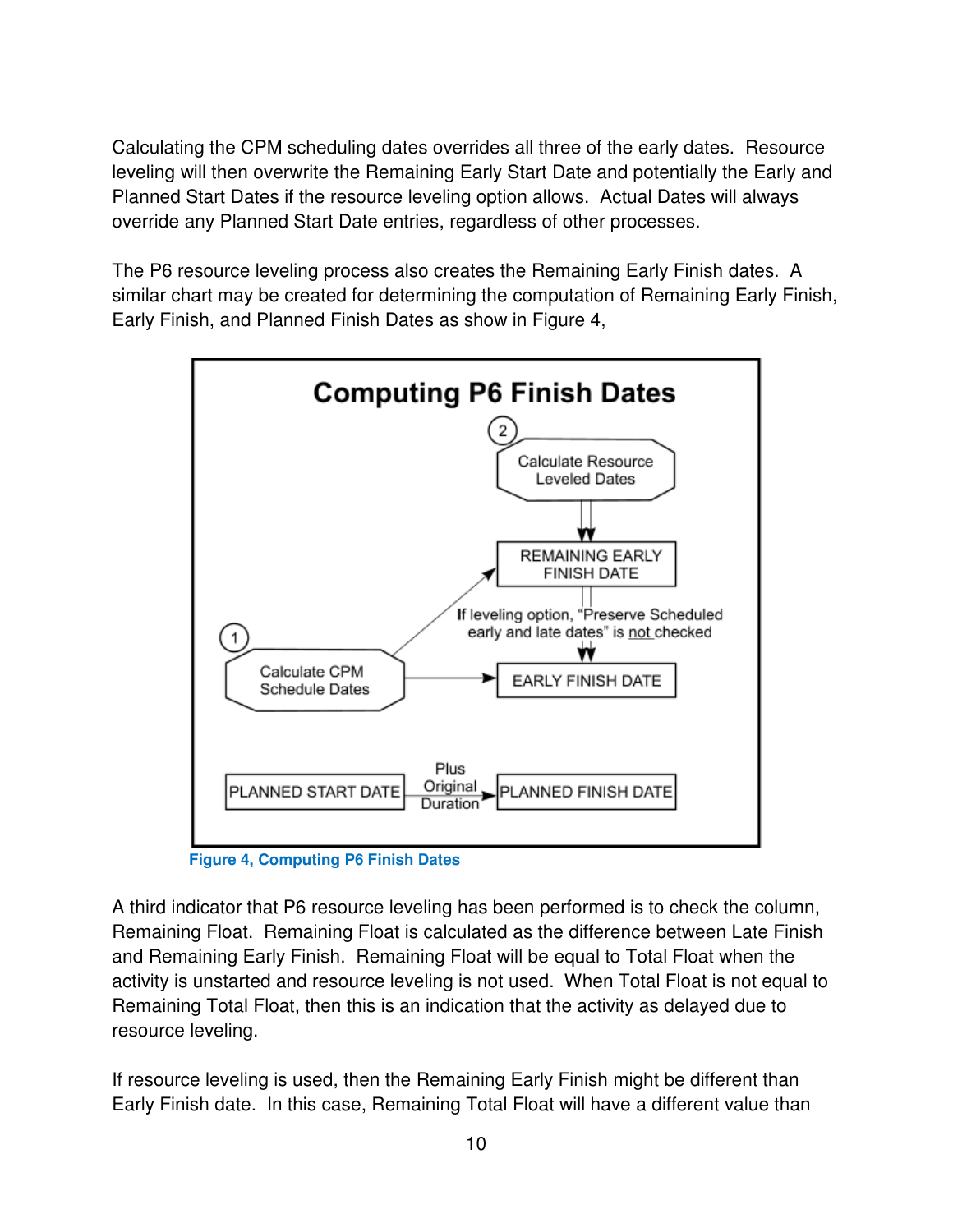Total Float. In other words, Remaining Float is a resource-dependent float. Figure 5 demonstrates this by displaying early bars in green and remaining bars in red.



Of course, the scheduler should not make the reviewer 'guess' as to whether resource leveling was used on the submitted schedule. A Schedule Narrative should be submitted with any schedule submittal clearly stating this.

The narrative should state that resource leveling has been employed and exactly what settings and priority list was used. The level of abstraction for resource definition should be explained. It should state what resource limits were used and what those limits represent. The Narrative should also clarify whether or not the Contractor planned to use any overtime during the project in excess of the maximum limits set. The schedule submittal should also include a copy of the P6 resource leveling log and it should list which resources were used for resource leveling and which activities were delayed.

#### **Review Issues**

Several general issues should be considered before a detailed resource leveling review is performed.

**Resource Definition**. All resource types are an abstract description of labor, material, or expenses used on a project. The level of that abstraction is an important consideration. The definition should only be a detailed as needed to model that resource in the schedule.

Resource definition is an important issue for useful resource leveling. The level of detail should not be too specific or too general. Resources should not be named, "George" or "Mary" because you cannot resource level a 'George.' There is also the issue of what is an equivalent for a missing 'George?'

**Constraints**. The schedule should not mix constraints, soft logic, and resource leveling for any given resource, especially for critical resources. A resource leveled schedule can be turned into a CPM schedule by adding date constraints or soft logic but this is not recommended. Mixing the methods at the same time reduces transparency and accuracy. It can be very difficult to discern if the soft logic used is interfering with the optimum solution for resource leveling.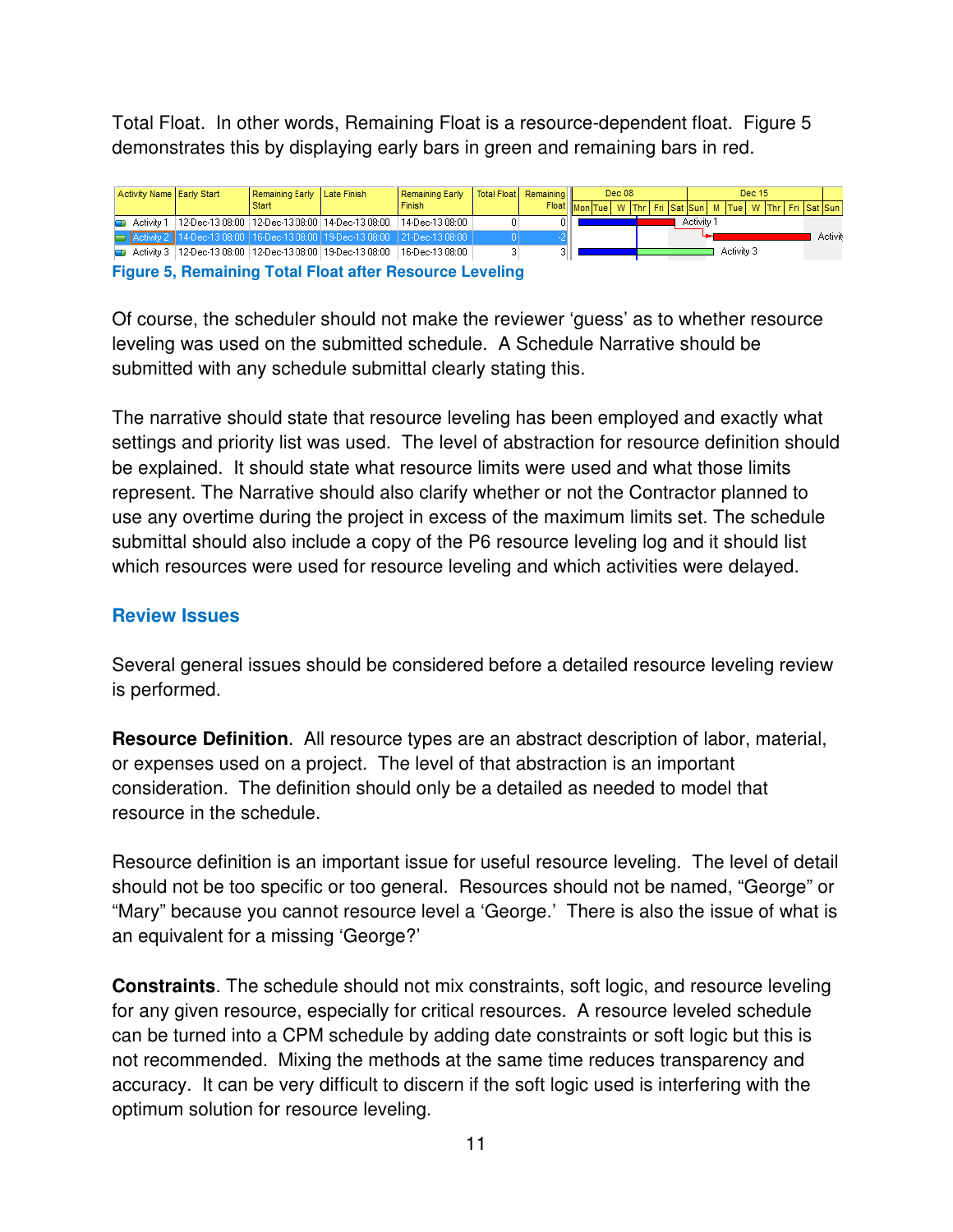All assigned activity constraints are considered during the resource leveling process except for As Late As Possible and Expected Finish constraints. Those two constraints are ignored by the resource leveling process. Activities with mandatory constraints are leveled first, regardless of logic or leveling priorities.[18] After resource leveling activities with mandatory constraints, then logic is considered, followed by priorities.

**Longest Path**. After resource leveling, the CPM Scheduling log can list longest path activities that later fail to show up using the Longest Path filter. Resource leveling can 'hide' the longest path. Using resource leveling to delay the start of an activity originally on the longest path disrupts the backward-looking controlling logic process used. Even critical activities with zero total float that are delayed due to resource leveling may drop from the longest path list. The total float values will remain the same as before the activities were delayed even though they may no longer be a part of the computed longest path.

**Total Float**. One of the problems with resource leveling is that P6 does not automatically adjust float after manually moving the activity. Both Total Float and Free Float remain at the original CPM-calculated settings.

**Remaining Total Float.** To better reflect a picture of the resource float, one needs to refer to the Remaining Total Float field. Remaining Float is calculated as the difference between Late Finish and Remaining Early Finish. Even this is somewhat misleading as float adjustments that simply subtract the number of working days delayed from the CPM calculated values would still not accurately reflect the real float values of resourceleveled activities.[10]

**Suspended Activities**. The P6 Suspend Activity function is another source of potential error. Resources assigned to a suspended activity are considered available for assignment to other activities until the resume date of the suspended activity. [12]

**LOE and WBS Summary Activities**. It is problematic to apply resources to Level of Effort (LOE) or WBS summary activities. This type of activity summarizes the time durations of associated activities and can stretch or shrink in duration as the project progresses. Some of the reasons for LOE and resource conflicts are, [5]

• The percent complete on LOEs can increase and can even decrease unexpectedly, each time you update based on the predecessor and successor activities of the LOE. If you are calculating actuals based on percent complete, your actuals may not be consistent each month.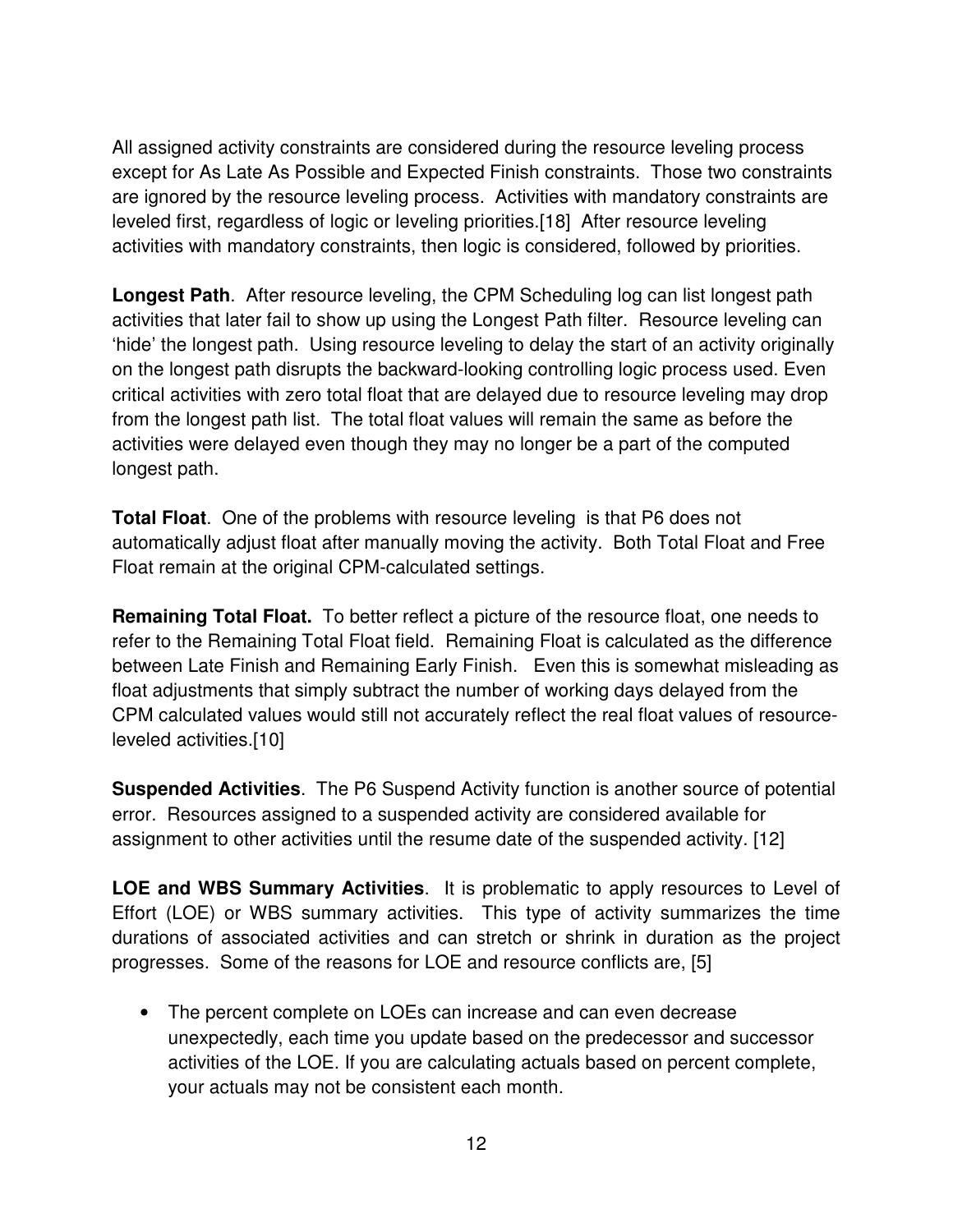- Many software packages update and compute Earned Value and other cost metrics differently, depending upon software settings used. It can be very difficult to troubleshoot the cause for Earned Value differences on the same schedule as seen on different computers.
- Earned value of a LOE is computed differently than earned value on an activity and can vary wildly.
- Resource curves to a resource on a LOE activity can constantly change because the duration of a LOE activity can constantly change.
- Resources on LOE and WBS Summary activities are not taken into account during resource leveling in P6. To be fair, it would be very complicated to include these two types of activities into the resource leveling process. If P6 were to delay a LOE activity due to resource leveling, then it would also need to delay all activities being summarized. Unlike Microsoft Project, P6 is not designed to let summary activities control the timing of activities being summarized.

LOE and WBS Summary activities should not have critical resources assigned to them. It is preferable that no resources be assigned to these types of activities.

## **Identifying Critical Resources**

Not every type of resource used in a schedule needs to be resource leveled. Typically, only critical resources in the schedule should be resource leveled. A critical resource is any resource that causes any activity to be delayed during resource leveling. All critical resources should be identified in the Schedule Narrative submittal that accompanies the electronic schedule submittal. A review of the resource leveling plan should include a detailed review of all critical resource availability, assignment, and maximum limits.

The reviewer should check the list of critical resources for completion by selecting all resources for resource leveling, de-selecting any listed critical resources, and then activating resource leveling using the remaining resources. Any activities identified as being resource delayed in the resulting log should be investigated and the resource causing this delay should be added to the list of critical resources.

All critical resources should be considered for reasonableness. It would be unusual for generic resources such as "General Labor" to be a critical resource unless the project involves highly constrained areas or work in a remote location. Just as with critical activities, critical resources should get special attention and more in-depth study.

Resource leveling is typically only performed for 'critical' resources that are likely to result in staffing problems. Resource leveling 'minor' resources that are unlikely to be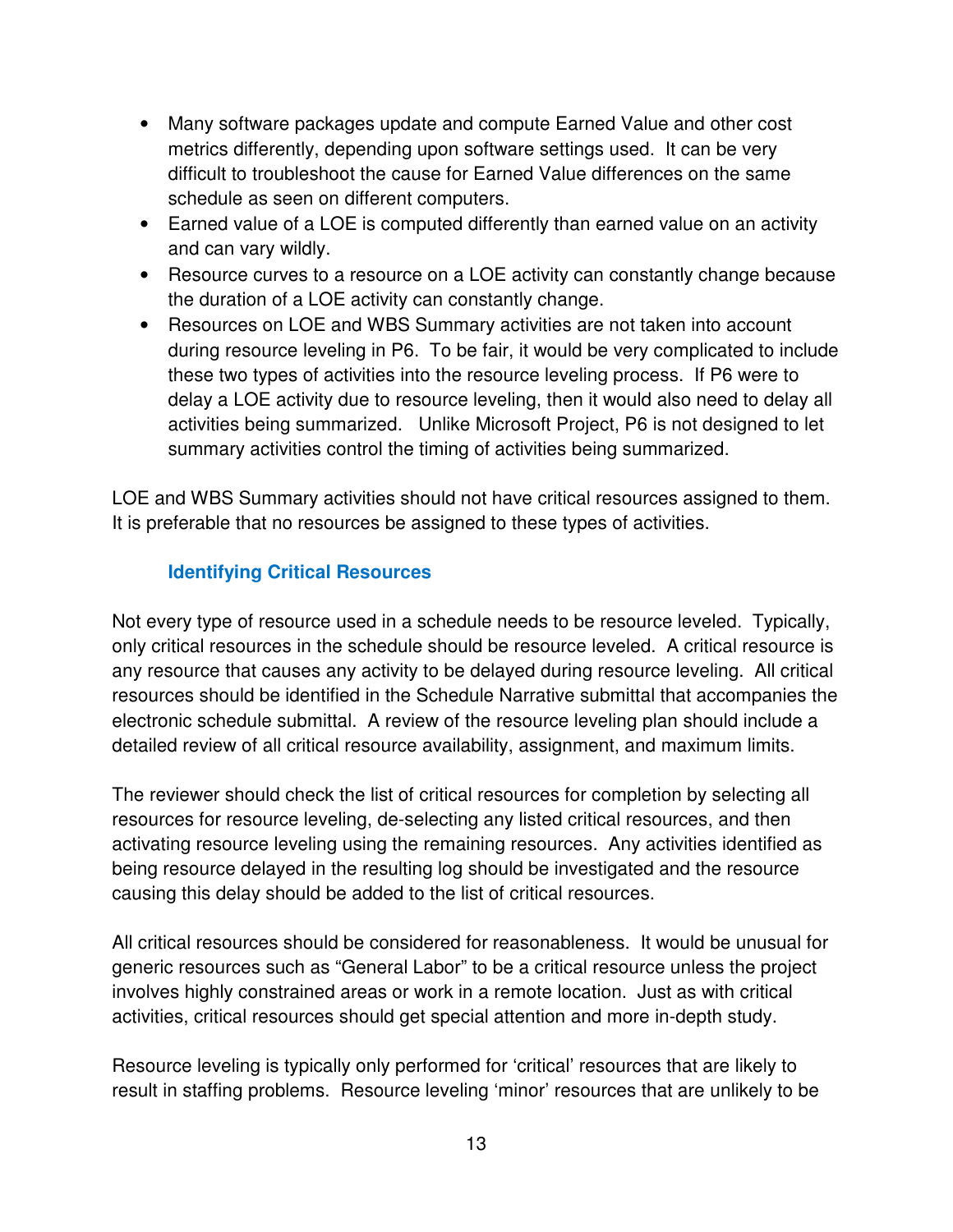involved in critical work and not in short supply just adds to the complexity of the process, reducing transparency and increasing chances for error.

#### **Resource Leveled Schedules Review Procedures**

The resource leveling issues listed above must be first considered in general while performing a review. Once understood, then specific procedures listed below should be considered.

**Confirm Settings**. The reviewer should confirm that the provided electronic schedule produces the same resource leveling plan as that which was submitted by the Contractor by referring to a listing of activity dates. Both the non-leveled and the resource leveled schedule should be reviewed and compared. It is not necessary to receive two schedules from the Contractor (the non-leveled one and the resource leveled one) as the reviewer can re-create the non-leveled schedule by just making a copy of the resource leveled schedule and then having the software re-calculate the CPM of the copied schedule.[18]

Reviewers should confirm the resource leveling procedure inputs by replicating the results using the review copy of the schedule. See the Figure 6 below to view the P6 resource leveling options. The resource leveling option, "Log to file" should be checked and log file name and location should be confirmed. The log file has an odd quirk when reporting resource leveling options; when many of the options are activated, it reports the fact but when those same options are set to, "No" then the notice on the option is missing from the log. A missing notice of a resource option setting indicates that the option was not used.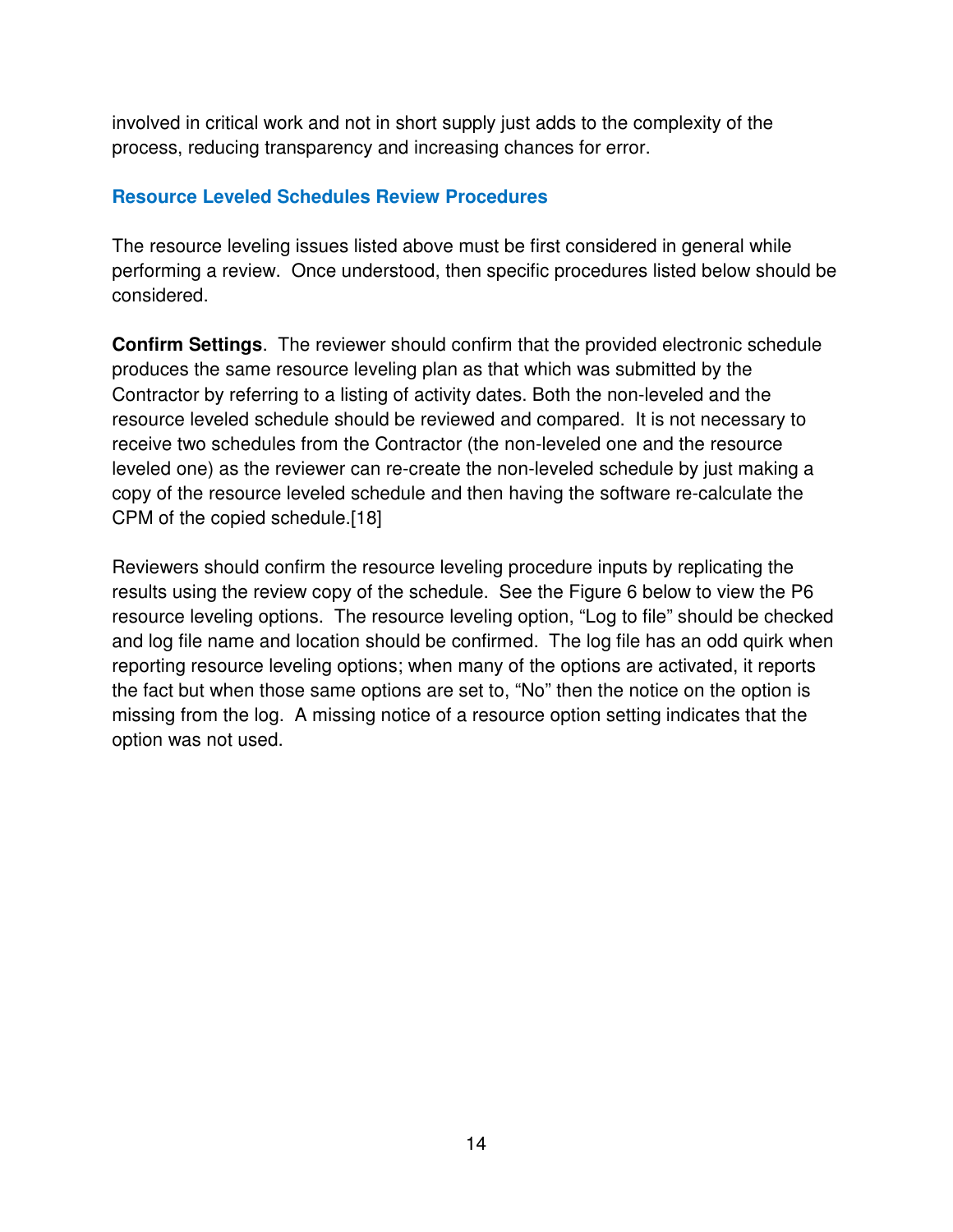| Automatically level resources when scheduling                                                                                 |                                                                                              |                     | 凹             | Close                        |
|-------------------------------------------------------------------------------------------------------------------------------|----------------------------------------------------------------------------------------------|---------------------|---------------|------------------------------|
| $\triangledown$ Preserve scheduled early and late dates<br>Recalculate assignment costs after leveling<br>Level all resources | □ Consider assignments in other projects with priority equal/higher than<br>Select Resources | $-99$ $\Rightarrow$ | Þ<br>₿        | Level<br>Default<br>View Log |
| E Level resources only within activity Total Float                                                                            |                                                                                              |                     | $\circledast$ | Help                         |
| Preserve minimum float when leveling                                                                                          | l0h                                                                                          |                     |               |                              |
|                                                                                                                               |                                                                                              |                     |               |                              |
| Max percent to over-allocate resources                                                                                        | 0                                                                                            |                     |               |                              |
| Leveling priorities                                                                                                           |                                                                                              |                     |               |                              |
| <b>Field Name</b>                                                                                                             | Sort Order                                                                                   |                     |               |                              |
| PRIORITY-LVL                                                                                                                  | Ascending                                                                                    |                     |               |                              |
|                                                                                                                               |                                                                                              |                     |               |                              |
|                                                                                                                               |                                                                                              |                     |               |                              |
| Remove<br>Add                                                                                                                 |                                                                                              |                     |               |                              |
| 45                                                                                                                            |                                                                                              |                     |               |                              |
| $\overline{\mathbf{v}}$ Log to file                                                                                           |                                                                                              |                     |               |                              |
|                                                                                                                               |                                                                                              |                     |               |                              |

**Figure 6, P6 Level Resources Screen** 

The reviewer should look to see if the published results of resource leveling match the copy of the schedule. The Contractor's scheduler may have incorrectly included other outside projects during resource leveling, thus using up resources meant for the project being reviewed. Confirm that the setup is not accommodating resource needs from other schedules by listing all activities using a particular resource for each day. Activities from separate projects will be grouped by project.

The reviewer may even find that a restored Baseline Schedule is also using the needed resource. While resources in archived baseline schedules should not be counted as part of the required work, this erroneous condition has occurred in earlier versions of P6.

In addition to confirming that the settings are the same as used by the Contractor's scheduler, the reviewer must determine if the correct or appropriate settings were used. Various entry fields in the Level Resources screen must be analyzed.

**Separate Scheduling from Resource Leveling**. It is best to schedule the CPM without automatic resource leveling set to occur at the same time. Separating the two functions allows the reviewer to isolate CPM scheduling issues from resource leveling issues. Always check the log after scheduling and after resource leveling. P6 uses the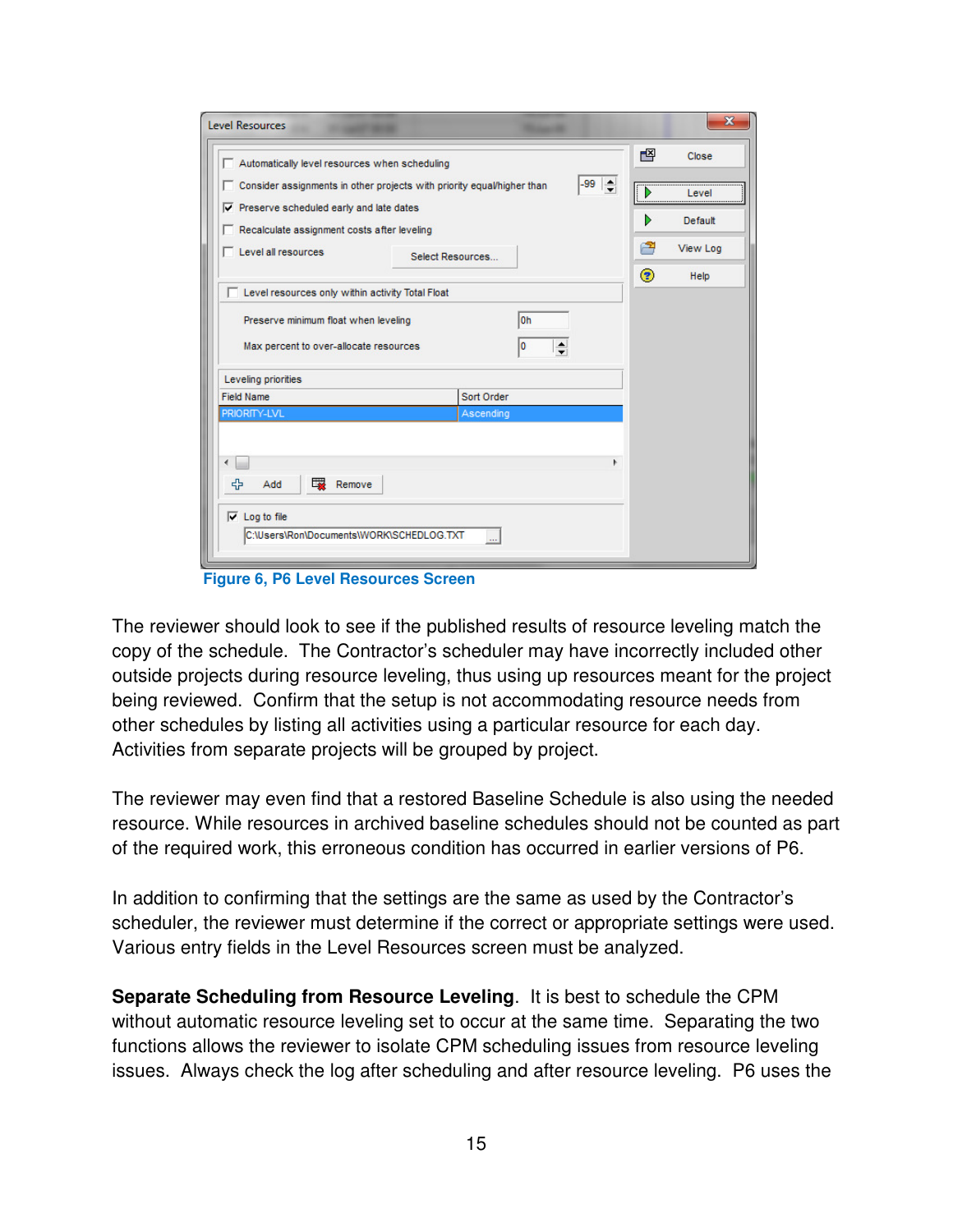same log file for both functions so the reviewer must save a copy of the log file after scheduling and before resource leveling.

**Consider assignments from other projects with priority equal/higher than**. P6 resource leveling always levels all activities in all open schedules. It will additionally consider assigned resources in closed projects if they have a project priority number equal to or smaller (higher is smaller numbers) than the listed priority number.

The 'consideration' process does not resource level the closed projects but uses their current daily assignments and first reduces the daily availability totals by this amount before performing resource leveling. The closed projects get 'first dibs' on the assignment slots, potentially delaying currently open activities and the project.

**Preserve scheduled early and late dates**. As stated earlier, selecting this option prevents P6 from over-writing the calculated early and late dates for the activity with the resource leveled dates. This provides an indicator that resource leveling was used. It also means that only forward resource leveling was employed.

When the Preserve scheduled early and late dates option is turned off, P6 resource leveling also performs a backward resource leveling process. Instead of starting at the beginning of the project and predicting the earliest finish date of the project, it starts at the project earliest finish date and calculates when each activity should have started and, in effect calculates when the project should have started in order to complete on time when activities are resource leveled. This process can create negative total float values.

**Resource Leveling More than One Resource at a Time**. P6 uses a complicated set of rules when resource leveling more than one resource at a time. If you resource level a Task dependent activity with driving and nondriving resource assignments, P6 Professional requires that all resources be available in order to place the activity.

There are different rules used when resource leveling Resource Dependent activity types,[17]

If the activity has driving and nondriving resource assignments, P6 requires that all driving resources assigned to the activity be available in order to place the activity. All nondriving resources will be resource leveled on or after the activity dates, which are driven by the driving resources.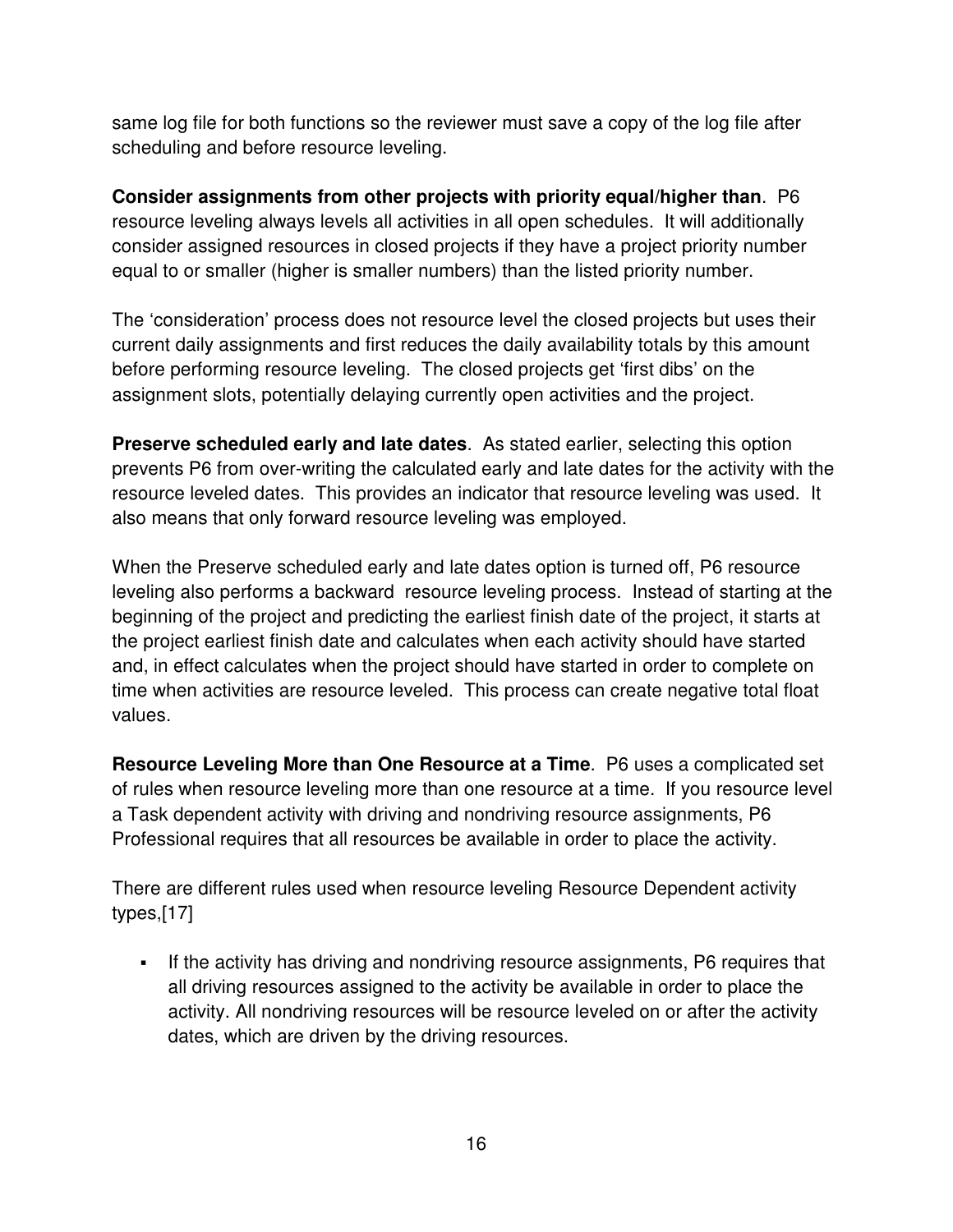- If the activity has nondriving resource assignments, P6 will place the resources on or after the earliest possible start date of the activity. These resources can be placed any time in the future after this candidate date.
- If the activity has a combination of driving and nondriving resources, and the driving resource succeeds in finding availability, while the nondriving resource fails, the nondriving assignment dates will be delayed based on where the driving resources are placed.

For practical purposes, it is important to only resource level one P6 resource at a time. One reason for this restriction is that P6 does not list the name of the resource that caused the activity to be delayed. If more than one resource is resource leveled at the same time, the reviewer cannot determine which resource(s) caused the delay. Figure 7 below shows a typical P6 resource leveling log's list of resources that were resource leveled at the same time,

```
Resources to be leveled..........................................4 
Resource: Finisher Finisher 
Resource: FOREMAN Foreman 
Resource: LABOR-G General Laborer 
Resource: VIBRATOR Gas Engine Vibrator
```
**Figure 7, P6 Resource Leveling Report Excerpt: Resources to be Leveled** 

The only way to know what resource caused the delay is to level on one resource at a time and analyze the results after each run. The resource-delaying process is accumulative and will not negate previous adjustments due to other resource leveling runs against other resources. To prevent errors, do not re-calculate the CPM after each resource leveling run.

**Limited Resource Leveling**. P6 has an optional resource leveling setting that stops it from delaying an activity beyond its available float called, "Level resources only within activity Total Float." It is important to note that according to P6 documentation, [18] this function only works if the other option, "Preserve scheduled early and late dates" is also checked.

If the limit is set to 0, then this option usually prevents the schedule from being delayed past normal CPM early completion. In this situation, the activity may end up being scheduled in a time period that exceeds the maximum resource availability. If this setting was used for a previously approved schedule, then it would be incorrect to change this setting in later submittals.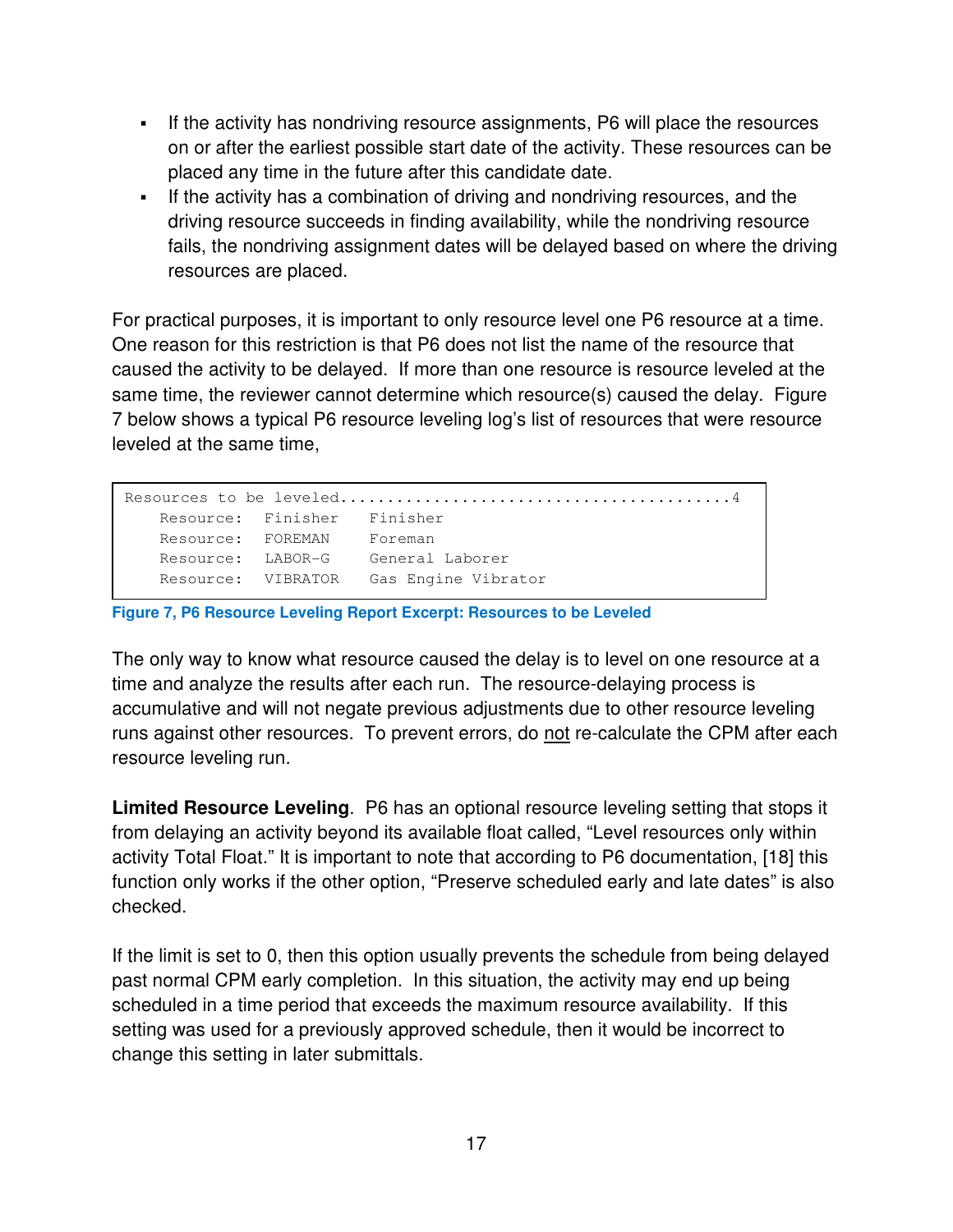There is a potential for error in the entry of the Total Float value in this field. P6 automatically converts the daily float value entered into hours. This conversion uses the single Administrative setting or the Default Calendar's setting for days to hours. Entries other than 0 may be incorrectly interpreted by activities using different calendars and different number of hours per day settings when converting back to days.

There is a second potential for error; incorrect activity float values.[9] If the activity being investigated has already been delayed by a previous resource-leveled activity, then the activity's listed Total Float is likely to already be higher than it should be before resource leveling. The Total Float of the delayed activity is not lowered to reflect the previous delay. The delayed activity started off missing some of its CPM-computed float when the predecessor activity delayed it. In this case, the delayed activity does not have the entire computed Total Float to 'lose' and the project may be unintentionally extended even though this setting should have prevented that situation.

**Over-Allocation of Resources**. Should P6 resource leveling fail to schedule an activity after using up its float limit, the reviewer may have it repeat the search process using an expanded maximum resource limit by specifying an expanded limit as a percentage of the original limit. This process can be used to prevent the 'barely too much' issue of just missing the resource limit. This option is not the same thing as "resource smoothing" but can deliver some of the benefits.

It is important to understand that one cannot over-allocate resources unless the option to limit resource leveling is also selected.[18] This odd dependency is not obvious to the standard P6 user.

Another P6 'oddity' is that notification in the log that over-allocation of resources was used is only given if the option was selected. If used, the activities directly affected by this are listed. If the option is not selected, then nothing concerning this setting is entered into the log. One is to infer that the option was not set if the notice is missing.

It is more difficult to note exactly how much each activity was over-allocated. The reviewer should turn off this setting and see if the resource leveling results match the submitted schedule. If it does not, a slow increase (say by 5% each time) should be made until the results compare. To prevent errors, the reviewer should re-calculate the CPM after each resource leveling over-allocation run before increasing the overallocation percentage.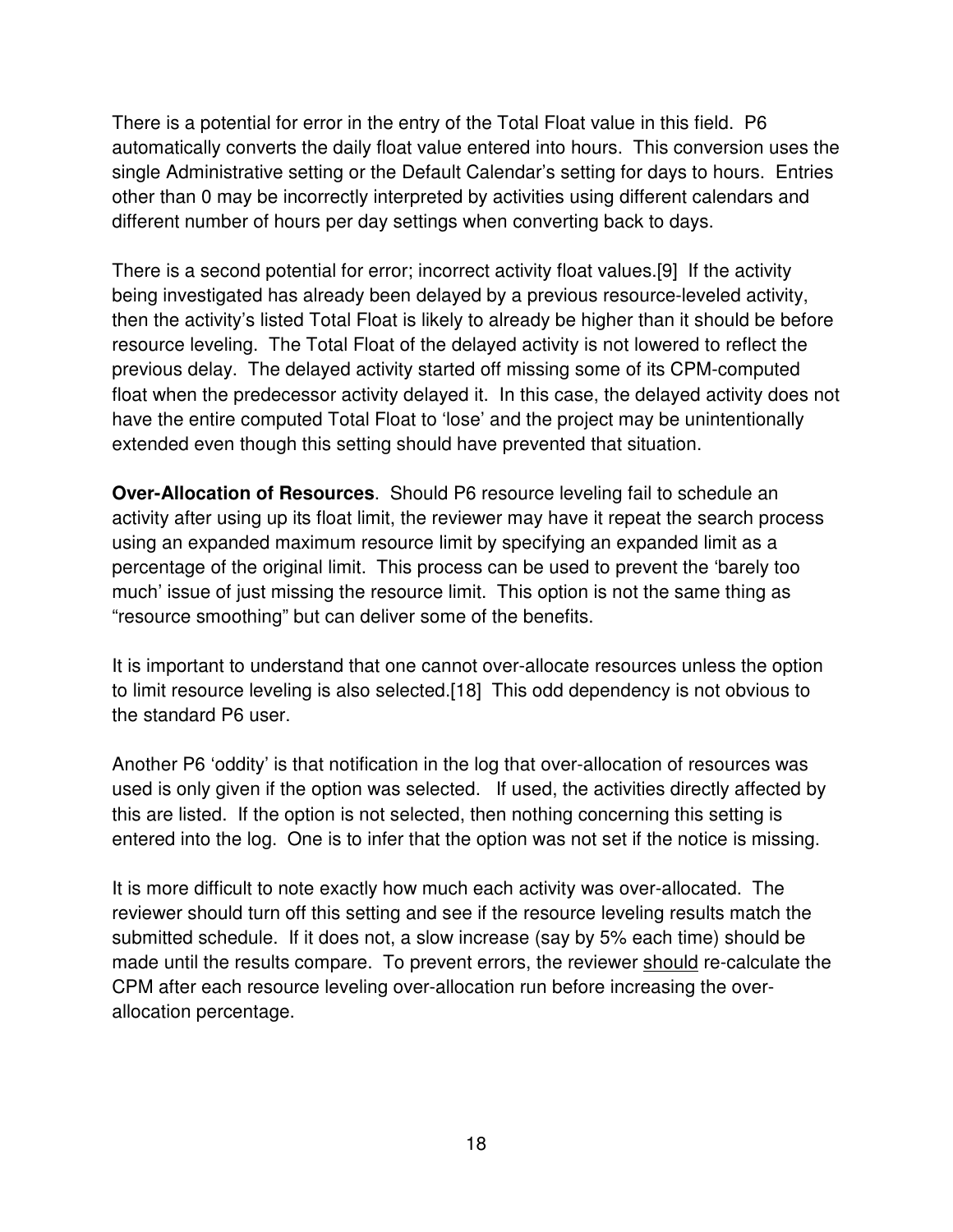## **Directly Delayed Activities**

 All activities that were directly delayed due to resource leveling need to be individually analyzed so that the reviewer understands exactly why they were delayed. Many people call the resource leveling function, a 'black box' because the program performing this function offers very little feedback as to the problems and results. Primavera P3 software used to produce a fairly detailed resource leveling report. The Oracle/ Primavera P6 resource leveling log provides the barest minimum of information on the process.

P6 only lists the names of the activities that were delayed beyond their CPM-scheduled early start date by the resource leveling function. It does not list how much the activity was delayed. It does not indicate which resource caused the delay or by how much. Because of this reporting limitation, resources must be resource leveled one at a time to allow identification of the delaying resource. A list of such activities can be found using P6 in the Resource Leveling log under the section title, "Activities delayed due to resource leveling" as shown in the Figure 8,

|                                     | Project: HwyNorth Activity: P2N3110 REMOVE TEMP. PAVEMENT |
|-------------------------------------|-----------------------------------------------------------|
| Project: HwySouth Activity: P1N2230 | CONSTRUCT RETAINING WALL                                  |
| Project: HwySouth Activity: P1N2270 | CONSTRUCT CONCRETE BARRIER AGAINST WALL                   |
| Project: HwySouth Activity: P1N2300 | CONSTRUCT CONCRETE BARRIER AGAINST WALL                   |
| Project: HwySouth Activity: P1N2320 | CONSTRUCT CONCRETE BARRIER AGAINST WALL                   |
| Project: HwySouth Activity: P1N3200 | CONSTRUCT CONCRETE BARRIER AGAINST WALL                   |

**Figure 8, P6 Resource Leveling Report Excerpt: Activities Delayed due to Resource Leveling** 

The following questions should be answered for each activity on the, "Activities delayed due to resource leveling" list,

- What resource was responsible for the delay? This can be problematic to determine if more than one resource is assigned to the delayed task. The only way a P6 reviewer can answer this question is by re-calculating the CPM and then resource leveling by each task resource one at a time until the delay is observed.
- Is it reasonable that this resource could delay the activity? Things such as General Laborer should not be the delaying resource unless the work is space constrained or very remote. Usually general laborers can be increased in number without difficulty.
- What is the maximum threshold used? What percent of over-allocation was employed? Is that threshold being staffed at that level right now? If the staffing level was higher, then what would that higher level do to the resource leveling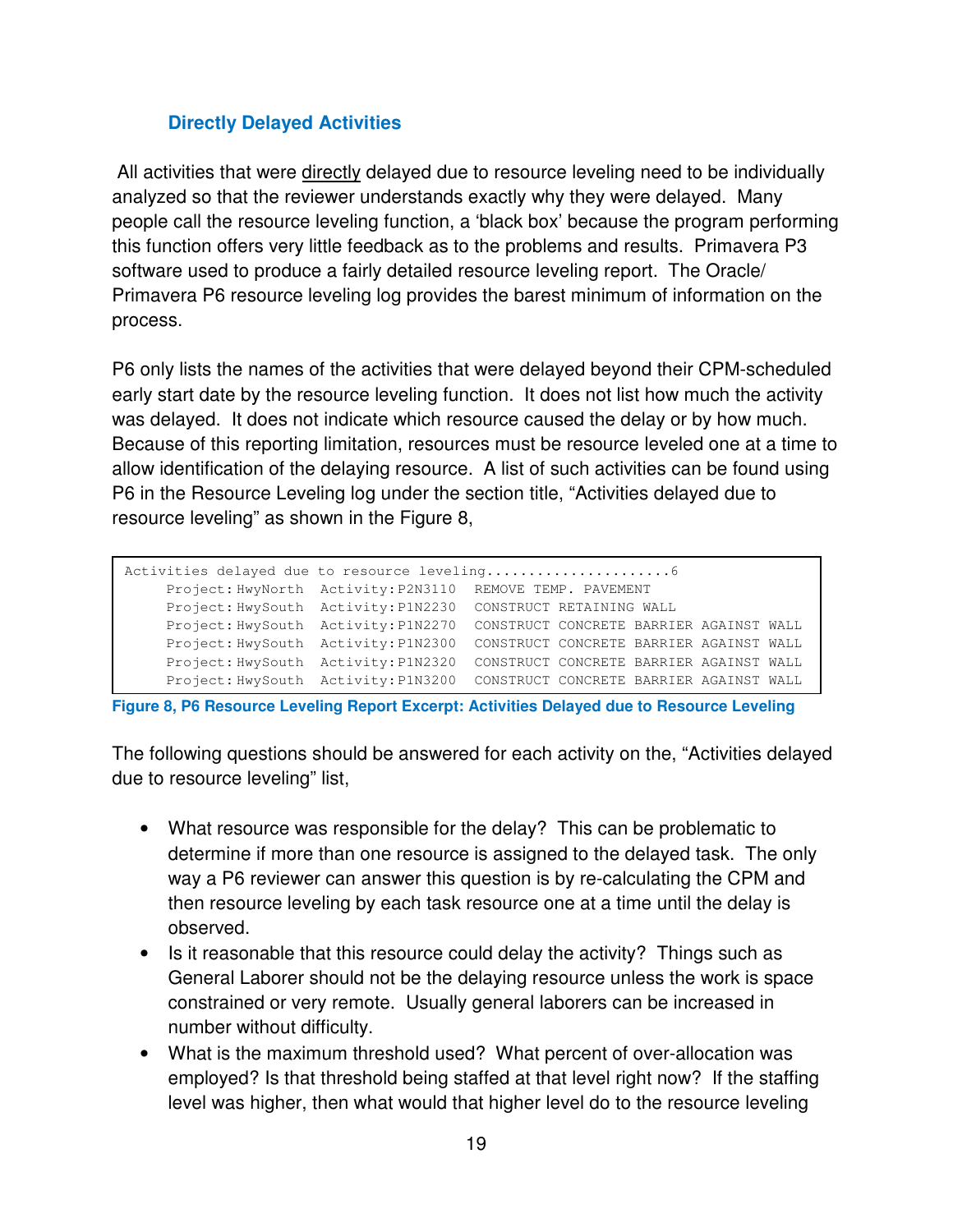results? If lower, then are the thresholds reasonable and accurate? Resource requirements and maximum availability should have a basis in fact.

 If a critical activity is resourced to use 3 crews and only 1 was employed, then the resource leveling plan was not executed and the schedule predictions based on that plan may be invalid. If more that the maximum level of a particular resource is employed, then the maximums listed in the schedule may be incorrectly stated.

- What threshold or over-allocation would free the activity from delay? How far apart is the difference between required and maximum? An activity should not be delayed for exceeding the threshold by a trivial amount. Displaying a daily resource histogram will help make this analysis much easier to perform such as shown in Figure 9 below.[7]
- If the threshold is exceeded by a significant amount, could the Contractor more effectively work overtime to overcome the limit as opposed to delaying the activity/project? Did they consider it? What would that cost? If justification is needed to pursue this line of thinking, then consider the question as if the Owner is asking for the cost of acceleration.
- Were any earlier resource availability slots overlooked simply because the slot was a couple of minutes or hours too small? This is an inherent problem when scheduling activities that are measured in durations down to the exact minute. This sort of resource leveling 'fumble' is not reported or even traceable using current P6 software. If you shorten the duration of the delayed activity, is it still delayed?

| <b>Activity Name</b>                                 | Total                                        | $\blacktriangle$                                                                   | 2007                                                                                                                        |
|------------------------------------------------------|----------------------------------------------|------------------------------------------------------------------------------------|-----------------------------------------------------------------------------------------------------------------------------|
|                                                      | Float                                        |                                                                                    | <b>Jun 24</b><br><b>Jul 01</b><br><b>Jul 08</b>                                                                             |
|                                                      |                                              |                                                                                    | Tue W Thr<br>Fri Sat<br>S<br>Fri Sat Sun<br>$S$ $M$<br>Tue<br>M Tue<br>Fri Sat<br>$S^{\prime}$<br>M<br>w<br><b>Thr</b><br>W |
|                                                      |                                              |                                                                                    |                                                                                                                             |
|                                                      |                                              |                                                                                    |                                                                                                                             |
| CONSTRUCT FOOTING                                    | $-500d$                                      |                                                                                    | CONSTRUC                                                                                                                    |
|                                                      | $-500d$                                      |                                                                                    |                                                                                                                             |
|                                                      | $-500d$                                      |                                                                                    |                                                                                                                             |
| <b>DAOVER LIDETARING CALL</b>                        | FOO L                                        |                                                                                    |                                                                                                                             |
|                                                      |                                              |                                                                                    |                                                                                                                             |
| $\triangledown$ Display: Current Project's Resources |                                              |                                                                                    | $\triangledown$ Display: Open Projects Only                                                                                 |
| Resource Name                                        |                                              |                                                                                    |                                                                                                                             |
|                                                      |                                              |                                                                                    | 6d 2h                                                                                                                       |
| Finisher                                             | Labor                                        |                                                                                    | 5d                                                                                                                          |
| Asphalt Paver, 130 H.P.                              | Labor                                        |                                                                                    | $3d$ 6h                                                                                                                     |
| STRIPPER<br>Paint Stripper, S.P.                     | Labor                                        |                                                                                    |                                                                                                                             |
| <b>CUCETIMIC</b><br>Chaption Driver                  | Linker.                                      |                                                                                    | 2d $4h$                                                                                                                     |
|                                                      |                                              |                                                                                    | Actual Units<br>$1d$ 2h                                                                                                     |
| Display Activities for selected                      |                                              |                                                                                    | Remaining Early Units                                                                                                       |
|                                                      |                                              |                                                                                    | Fri Sat<br>S M Tue<br>W Thr Fri Sat<br>S <sub>1</sub><br>M Tue W Thr<br>S<br>Overallocated Early Units                      |
| □ Resource                                           |                                              |                                                                                    | <b>Jul 08</b><br><b>Jun 24</b><br>Limit                                                                                     |
|                                                      | INSTALL TEMP, SHEETING<br>$\Box$ Time Period | EXCAVATE RETAINING WALL<br>CONSTRUCT RETAINING WALL<br>PLACE POROUS FILL BEHIND W/ | Resource Typ A<br>$\overline{\phantom{a}}$                                                                                  |

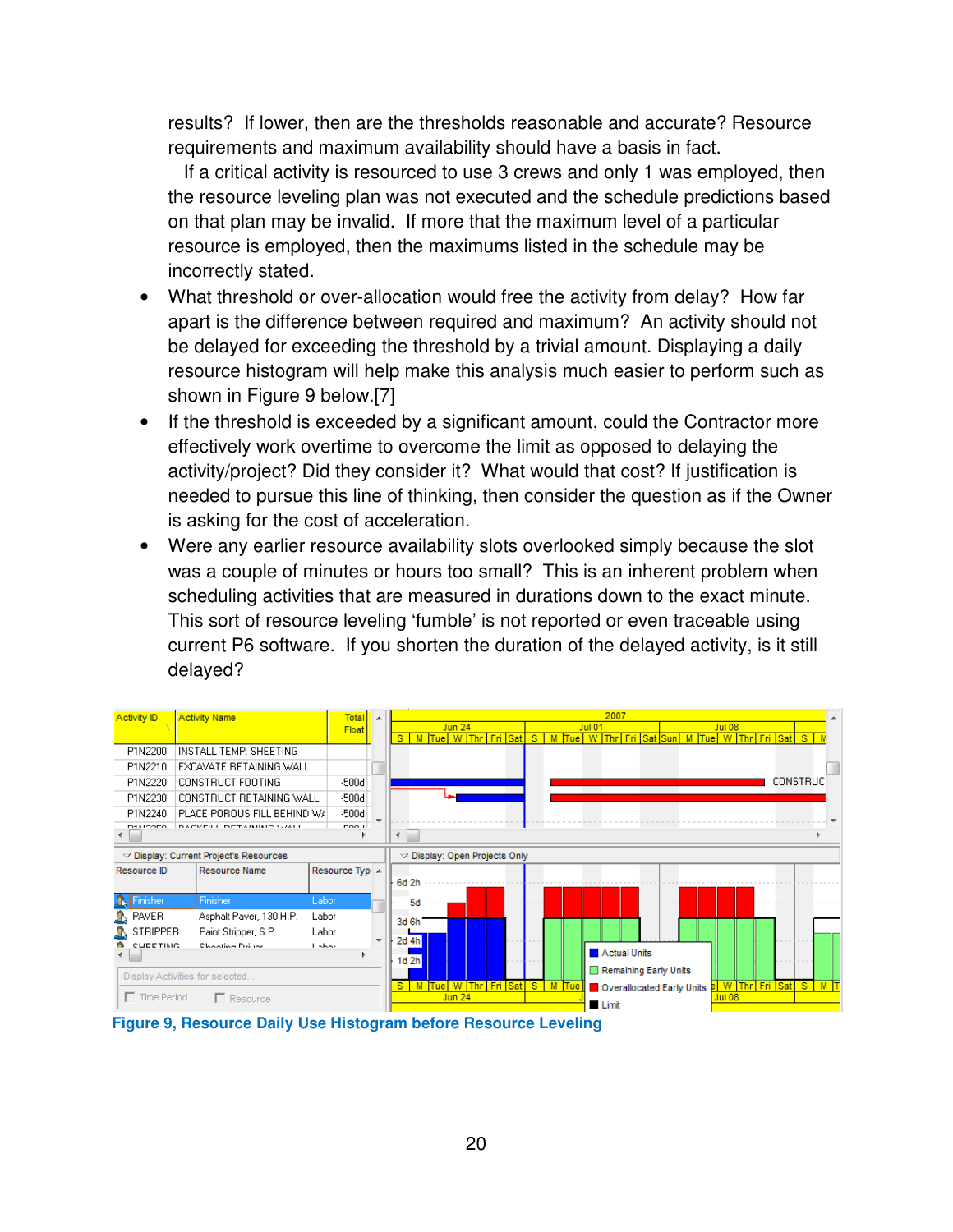## **Indirectly Delayed Activities**

Next, the reviewer should analyze the indirectly delayed activities (those logically delayed by predecessor activities which in turn were delayed due to resource leveling.) P6 lists these activities in the report section titled, "Activities delayed due to predecessor delay" like the Figure 10 shown below,

|  |                                     | Project: HwyNorth Activity: P2G600 PROJECT COMPLETE                          |
|--|-------------------------------------|------------------------------------------------------------------------------|
|  | Project: HwyNorth Activity: P2N3120 | REGRADE AREA                                                                 |
|  | Project: HwySouth Activity: P1N2240 | PLACE POROUS FILL BEHIND WALL                                                |
|  | Project: HwySouth Activity: P1N2250 | BACKFILL RETAINING WALL                                                      |
|  | Project: HwySouth Activity: P1N2260 | CONSTRUCT CONCRETE BARRIER AGAINST WALL                                      |
|  | Project: HwySouth Activity: P1N3220 | CONSTRUCT CONCRETE BARRIER AGAINST WALL                                      |
|  |                                     | Project: HwySouth Activity: P1N3225B CONSTRUCT CONCRETE BARRIER AGAINST WALL |

#### **Figure 10, P6 Resource Leveling Report Excerpt: Activities Delayed due to Predecessor Delay**

These activities were not delayed directly by the resource leveling process but indirectly delayed because they logically followed an activity that was delayed by resource leveling. The following questions should be answered for each activity found in the above list,

- Is this really hard (physically-constrained) logic or a case of preferential soft logic that should be re-evaluated and left for resource leveling to resolve?
- Is the hard logic still valid or can it be revaluated and modified in light of the current situation in ways that would mitigate the resource-induced delay?
- When evaluating a resource leveled schedule, the Contractor usually does not have the 'right' to insist on using the soft logic coded into the schedule. That is what the resource leveling was for. If work is available, then they should shift to that work (as normal.) If this change would result in disruption, then that is what should be addressed, not enforcing initial guesses at soft logic.

The secondary interaction of CPM scheduled activities with resource leveled activities is an extremely important part of the review process.

#### **Activities that Cannot be Leveled**

The P6 resource leveling log will sometimes list activities that cannot be resource leveled. Any activities found in this list were passed-over by the resource leveling routine and were not delayed at all. See Figure 11 for an example of the report section notifying the reviewer of such activities. Various conditions can be responsible for this error message.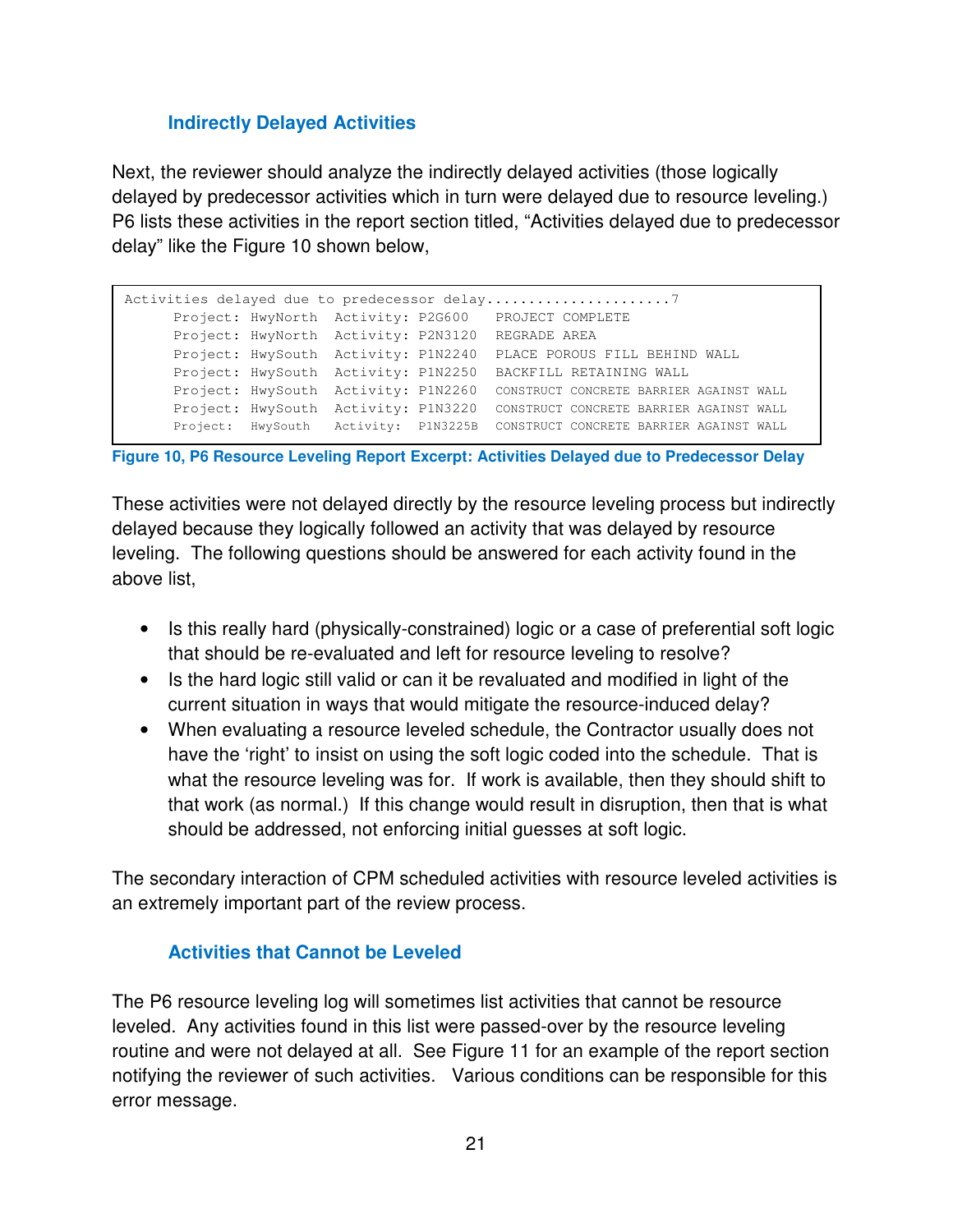Activities that cannot be leveled................................1 Project: HwyNorth Activity: P2N2196 STRIPE ROADWAY

#### **Figure 11, P6 Resource Leveling Report Excerpt: Activities that cannot be Leveled**

P6 does not 'break-up' a resource-leveled activity. It does not support interruptible activities that could have filled two of more time slots. The P6 resource leveling routine delays an activity until the entire activity can be completed using that resource without interruption.

This issue of the activity not 'fitting' the available time slot is further exasperated by P6's ultra time accuracy. If the time slot of resource availability is even one minute too small, P6 will pass that slot over and look for a later one that can completely meet the resource requirements. Changing calendars sometimes creates this interface issue. P6 does not report on this condition of, 'barely not fitting.' Overlooking an available time slot for a minor discrepancy does not reflect what would have been done manually by a foreman and is thus, 'wrong'.

In addition, P6 can only resource level resources shared by two or more activities. If the activity has more resource requirement than specified as the limit, it can never be resource leveled. Moving the activity to a later date does not solve the problem. [13] P6 will not stretch out the activity until the daily resource need matches the resource availability level. The resource leveling report will just state that it cannot level this activity.

Activities with multiple resources assigned must meet the resource availability of all leveled resources for the entire time the activity is active. A resource that works just at the start or end of an activity is required to meet availability requirements for the entire activity duration. P6 does not consider resource usage curves when resource leveling.[12]

Another reason for an activity not being able to be resource leveled is the condition where labor and non-labor resources are resource leveled together.[13] The object of most resource leveling exercises is labor resources. This is the resource type that is typically in limited supply. The availability of non-labor (material) resources are usually not subject to limits. Most schedulers and reviewers do not focus on the maximums of these non-labor resource settings but when they are resource leveled along with a labor resource, it can be the non-labor resource that cannot be accommodated. Resource leveling poorly defined non-critical resources may be a reason for inclusion in the 'unable to level' section of the resource leveling log.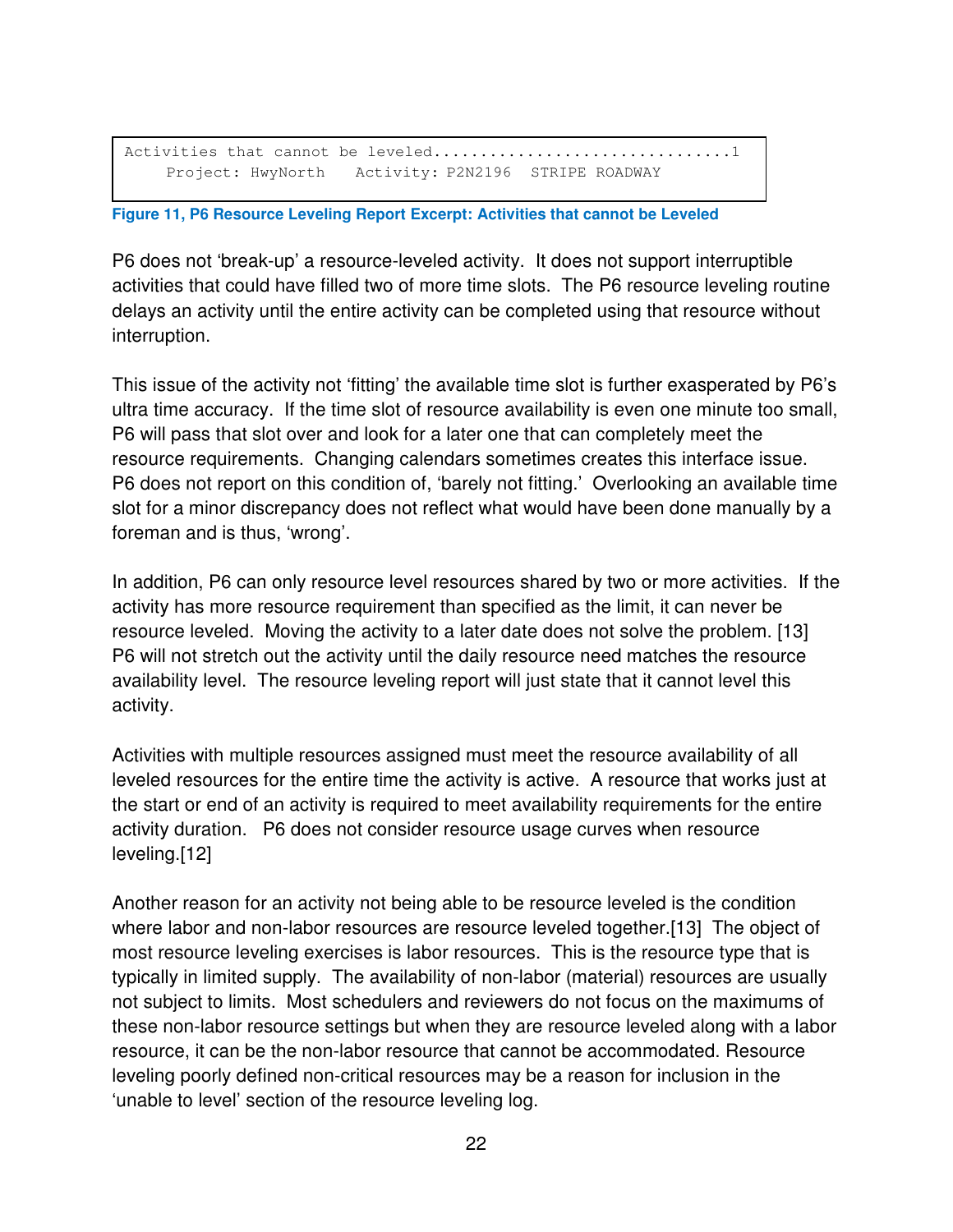If any activities are listed in the 'unable to level' section of the report, then the resource leveling plan has failed. Just as a Baseline Schedule is invalid with any activity showing negative float, a resource leveling submittal with activities that cannot be resource leveled is invalid unless the contract says otherwise or a case can be made for acceptance.

#### **Review Critical Resources**

Just as with activities on the critical path, the resource leveled schedule reviewer should concentrate on activity resources that delay the project. Resources that cause resource leveling to delay the project are called critical resources. This means that every critical resource should be checked for,

1. **Resource limits**. Look for obvious errors in the maximum resources list like that as shown in Figure 12 below. Limits should not be shockingly low, certainly never zero. Confirm the unit of measurement. Perhaps the resource requirement was assigned in hours but the limits were set using crew days. Resource limits should be set to a fraction above required to allow for 'barely too much' requirement that would have been accommodated by overtime, weekend work, or some other on-site technique. The over-allocation parameter may be used for this purpose.

| <b>Resources</b>                                     |                                                           | $\times$           |
|------------------------------------------------------|-----------------------------------------------------------|--------------------|
| <b>Activities Resources</b>                          |                                                           |                    |
|                                                      |                                                           |                    |
| $\triangledown$ Display: Current Project's Resources |                                                           |                    |
| Resource ID                                          | Resource Name                                             | Resource Type<br>▲ |
| ROLLER1<br><b>RE</b>                                 | Roller, Tandem                                            | Material           |
| LOADER<br>۹ż                                         | Loader/Backhoe 80 H.P.                                    | Material           |
| SPREADER<br>⇖                                        | Aggregate Spreader                                        | Material           |
| Ĵ.<br>Highway Labor                                  | Highway Labor                                             | Labor              |
| Finisher                                             | Finisher                                                  | Labor              |
| ∢                                                    |                                                           |                    |
|                                                      |                                                           |                    |
| General<br><b>Details</b><br>Codes                   | <b>Units &amp; Prices</b><br><b>Notes</b><br><b>Roles</b> |                    |
| Shift Calendar:                                      | <b>R</b><br>Shift:<br>$\mathbf{r}$                        | ÷                  |
| <b>Effective Date</b>                                | Max Units / Time<br>٢                                     | Price / Unit       |
| 04-Jul-99 00:00                                      | 4d/d                                                      | \$24/h             |
| ♧<br>х<br>Add                                        | Delete                                                    |                    |

**Figure 12, Maximum Resource Assignment Settings**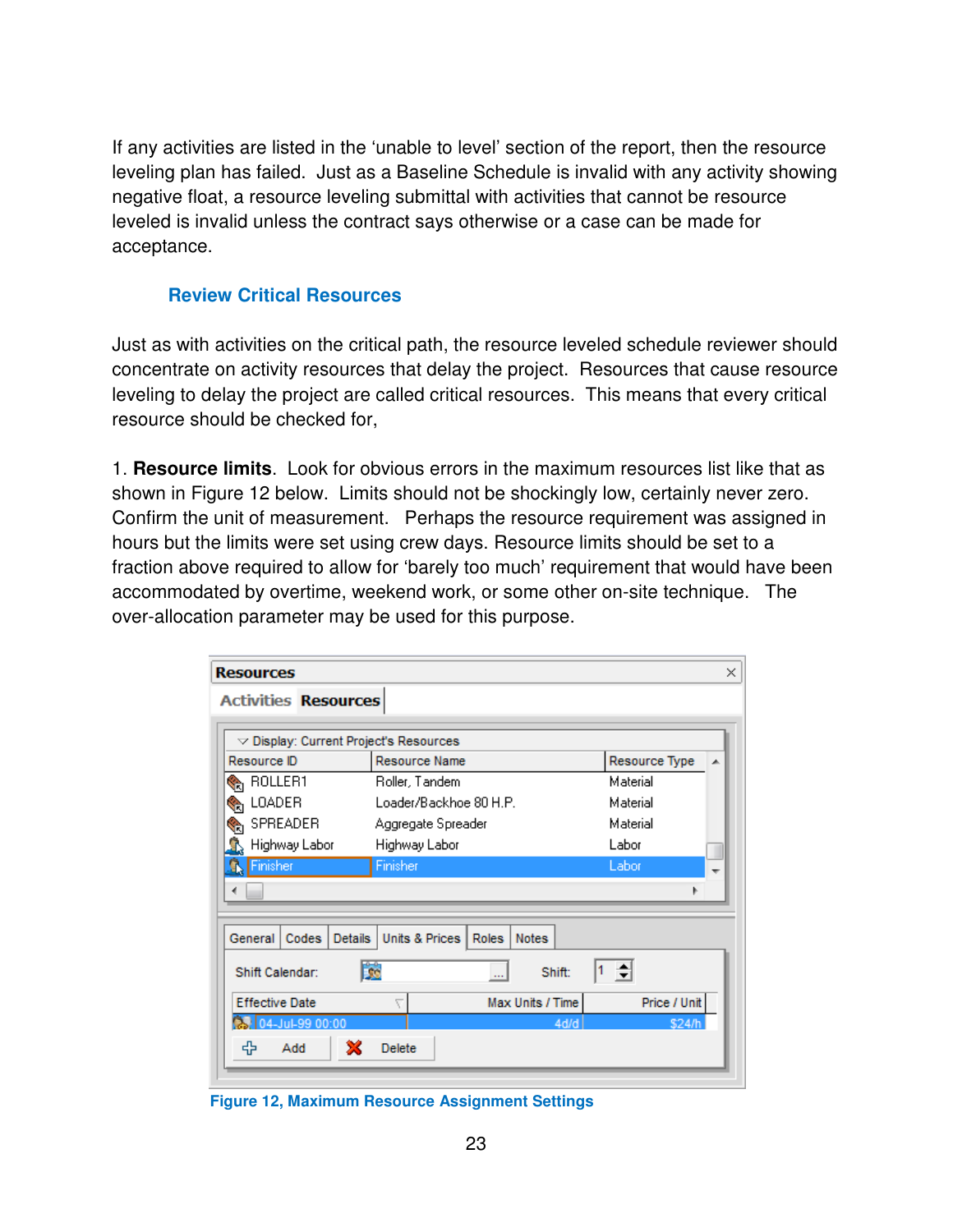2. **Consistency in resource assignment**. Similar activities should use similar resources and resource requirement levels. Look for assignment irregularities. Do any activities with duplicate descriptions have different resources? Check to see if activities with very similar titles have the same crew make-up. Drywall  $4<sup>th</sup>$  floor should resemble the drywall installation activity for the  $3<sup>rd</sup>$  floor, especially if one or the other is a critical resource-delayed activity.

3. **Resource Calendars**. P6 allows the user to assign calendars to the various task resources in addition to the calendar assigned to the activity. Calendars permit the user to dictate its standard resource working schedule, and any exceptions that resource might have. These may include yearly holidays or one-time events. Having both an activity calendar and a resource calendar allows the modeling of the intersection of the activity's daytime calendar and the resource's shift calendar.

Do resource calendars match the activity calendar? If not, what percent of the time do they conflict? Are there holidays in either that exacerbate the scheduling problem? What is a resource holiday? What is the effective active percentage of work time overlap?[7]

4. **Resource Curves**. The scheduler can use P6 to define how to allocate the resource utilization over the duration of the activity. This is normally not a resource leveling issue because P6 resource leveling does not currently consider resource curves when resource leveling. P6 just uses an even daily distribution for resource leveling.[12]

5. **Primary Resource**. Activities should have a primary resource responsible for progress. This makes tracking a resource such as crew more effective than multiple sub-crew designations such as Foreman and Laborer.[15]

6. **Driving Resources**. A P6 Driving Resource is a resource that determines the duration of the activity to which it is assigned. When this feature is used, P6 automatically calculates the activity duration based on the quantity to complete and the units per time period of the driving resource. While there is a default setting when adding a task resource, each task resource can have a unique setting for this property. To confirm if resources are driving the activity dates, add the column, "Drive Activity Dates" to the resource assignment tab or add this to the resource report.[16]

If the activity has any driving resource assignments, P6 calculates the early start date of the activity as the earliest Early Start date of all driving resource assignments. Once the Early Start of the activity is calculated from the driving assignments and relationships,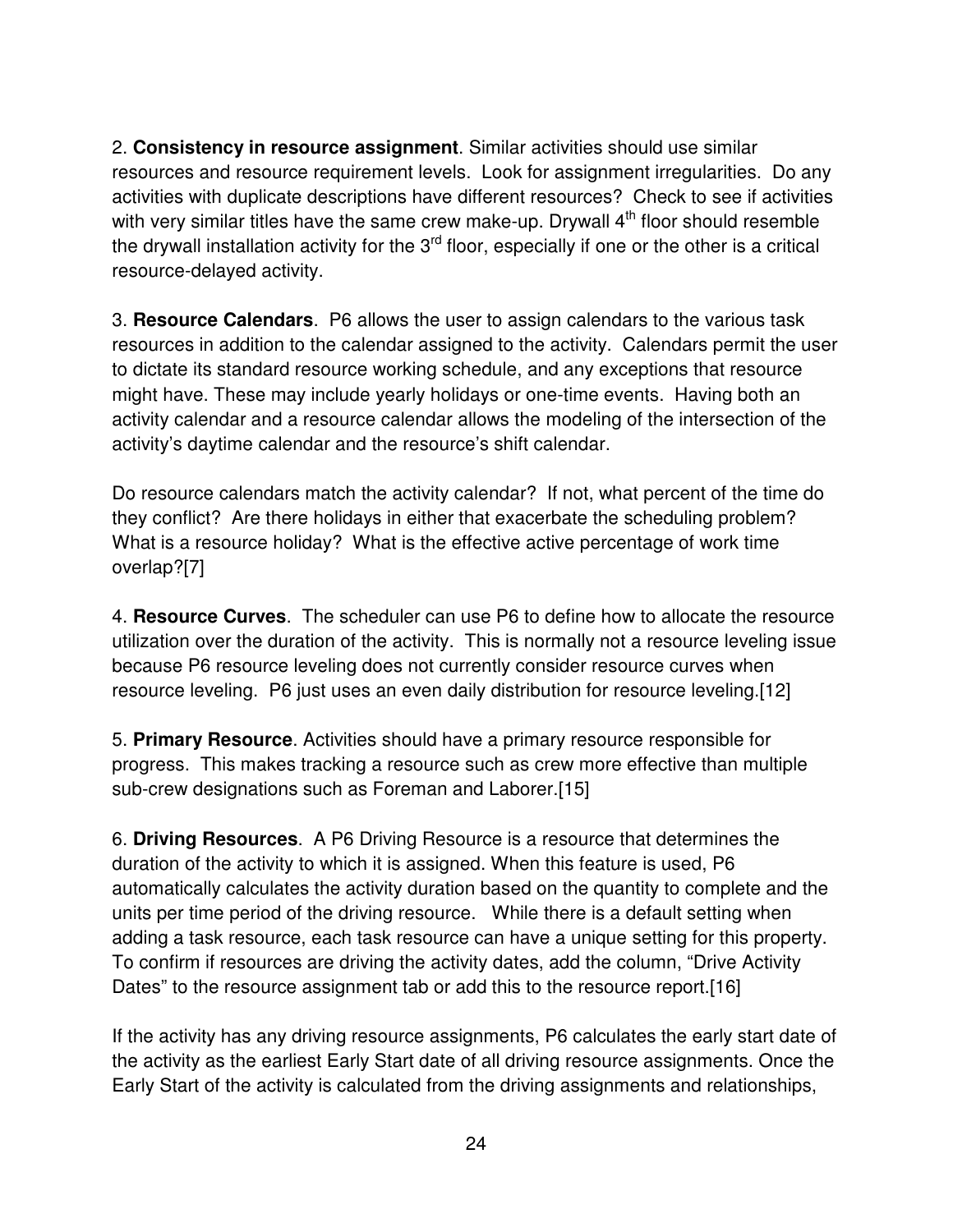all non-driving resources are scheduled on or after this date using its assignment duration. The Early Finish dates of the non-driving assignments can fall earlier or later than the Early Finish of the activity.[17]

7. **Resource lags**. Are resource lags used? Schedulers can configure P6 to delay the start of resource usage after an activity begins by assigning a resource lag period. This can create hard-to-find scheduling conflicts. Is there an explanation for the use of resource lags in the Schedule Narrative?

8. **Actual dates**. Activity resources have actual start and actual finish dates as well as for the defined activity. Resource actual dates can be different from the activity actual dates. Resourced activities can have their resources unintentionally modify activity dates, even with activities set to fixed durations. When assigning an actual start to an activity resource that is earlier than the activity's actual start date, P6 will change the activity's actual start date to match. The same applies to the early finish of an activity being extended because the resource had a late actual start.

Resource actual dates may be automatically assigned by setting the activity dates or may be manually set. Automatically set dates may call into question the accuracy of the resource dates when performing forensic analysis.

Actual progress can also give insight as to the foreman's resource plan. Figure 9 above shows two activities sharing the same resource, "Finisher." The second activity, P1N2230 shows that it was started even though a shared resource is over the listed maximum. Resource leveling shown in Figure 13 below will halt progress in Activity P1N2230 until the resource in Activity P1N2220 is complete, delaying the project. While logical, delaying this activity now just because the status was taken is clearly not the intent of the supervising foreman. Active activities should not be halted simply because resource leveling was used.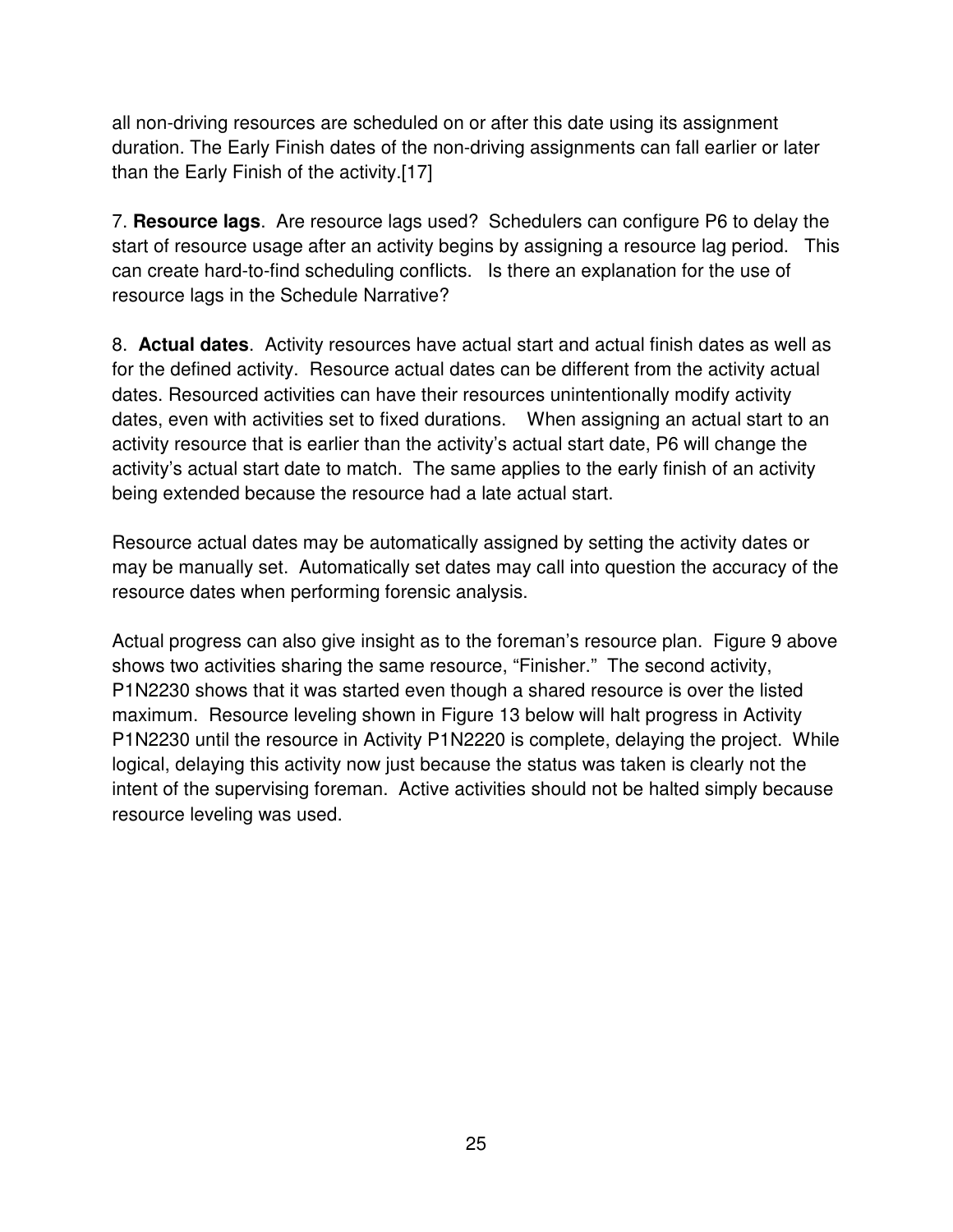| <b>Activity ID</b>              | <b>Total</b><br><b>Activity Name</b><br><b>A</b>     |                                       |   | 2007                                                                                            |
|---------------------------------|------------------------------------------------------|---------------------------------------|---|-------------------------------------------------------------------------------------------------|
|                                 |                                                      | Float                                 |   | <b>Jun 24</b><br><b>Jul 08</b><br><b>Jul 01</b><br>$^{\circ}$ S<br>Fri Sat Sun                  |
| P1N2200                         | INSTALL TEMP, SHEETING                               |                                       |   | M Tue W Thr Fri Sat<br>M Tue W<br>M Tue W Thr Fri Sat S<br><b>Thr</b><br>s                      |
| P1N2210                         | EXCAVATE RETAINING WALL                              |                                       |   |                                                                                                 |
|                                 |                                                      |                                       |   |                                                                                                 |
| P1N2220                         | CONSTRUCT FOOTING                                    | $-500d$                               |   | <b>CONSTRUC</b>                                                                                 |
| P1N2230                         | CONSTRUCT RETAINING WALL                             | $-500d$                               |   |                                                                                                 |
| P1N2240                         | PLACE POROUS FILL BEHIND W/                          | $-500d$                               |   |                                                                                                 |
| DIALOGED                        | <b>DAOVERS DETAILING CALL</b>                        | DOO L                                 |   | ∢                                                                                               |
|                                 |                                                      |                                       |   |                                                                                                 |
|                                 | $\triangledown$ Display: Current Project's Resources |                                       |   | $\triangledown$ Display: Open Projects Only                                                     |
| Resource ID                     | <b>Resource Name</b>                                 | Resource Typ $\overline{\phantom{a}}$ |   |                                                                                                 |
|                                 |                                                      |                                       |   | 6d 2h                                                                                           |
| Finisher                        | Finisher                                             | Labor                                 |   | 5d                                                                                              |
| <b>PAVER</b>                    | Asphalt Paver, 130 H.P.                              | Labor                                 |   | $3d$ 6h $\overline{\cdots}$                                                                     |
| <b>STRIPPER</b>                 | Paint Stripper, S.P.                                 | Labor                                 |   |                                                                                                 |
| <b>CUEETIMG</b>                 | Chaobing Driver                                      | Lohor                                 | ÷ | 2d 4h                                                                                           |
|                                 |                                                      |                                       |   | Actual Units<br>1d <sub>2h</sub>                                                                |
| Display Activities for selected |                                                      |                                       |   | Remaining Early Units                                                                           |
|                                 |                                                      |                                       |   | W Thr Fri Sat<br>S<br>M Tue W Thr Fri Sat<br>S M Tue<br>S<br>$M$ T<br>Overallocated Early Units |
| $\Box$ Time Period              | □ Resource                                           |                                       |   | <b>Jun 24</b><br><b>Jul 08</b><br>Limit                                                         |

**Figure 13, Resource Daily Use Histogram after Resource Leveling** 

As a side note, the keen observer will notice that the two activities in Figure 9 were on the longest path (bars in red) but are no longer on the longest path in Figure 13. The only difference is that resource leveling was accomplished. Also note that resource leveling did not change the float value of Activity P1N2230, even though it was delayed by 9 days.

## **Consistency of Application**

Resource leveling results are only useable as long as the process is used throughout the schedule.

- Is this schedule using a combination of resource leveled activities, hard-coded soft logic, and date constraints? This condition is probably reviewable and confuses the resource leveling issue, perhaps invalidating the entire process.
- It may be permissible to 'mix' these techniques if all of the critical resources are being resource leveled and minor ones were handled in other ways.
- It is most likely not permissible to mix these resource-constraining techniques with different activities that are all using the same critical resource.

# **Was a Near-Optimum Solution Found?**

The reviewer must determine if the submitted resource leveled schedule is using a near-optimum solution. This can only be answered through a trial process.

Perform resource leveling using alternate resource leveling priorities. Does the new priority option produce a schedule with less resource disruption and earlier project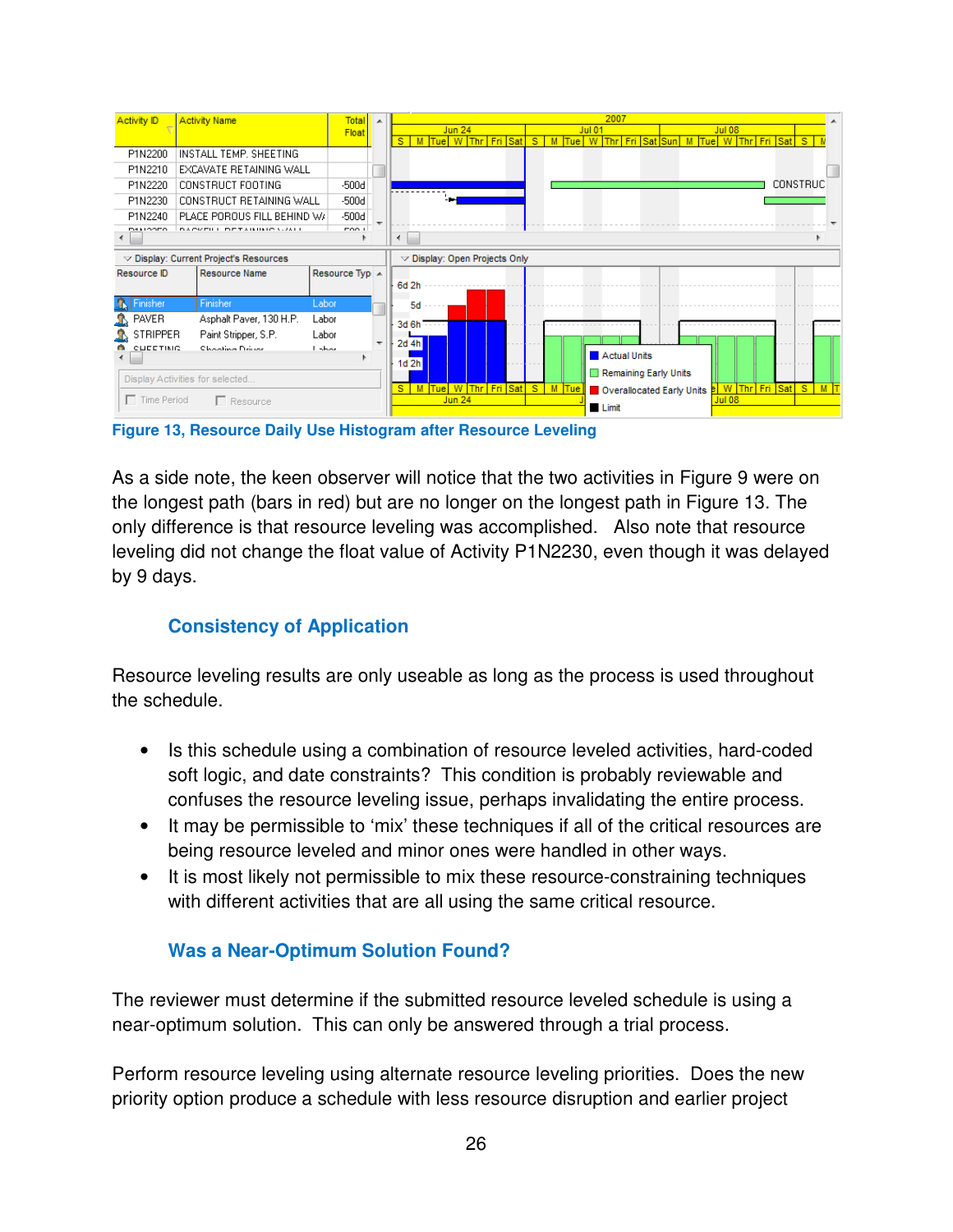completion? If a better plan can be found, why would you not want to use it? In most cases, the contractor is required to mitigate delays if they can do so without incurring additional expenses. This implies that they should be open to changing the priority plan if this would improve the project's completion date.

This trial of alternate strategies should also take place on later updates. Just because one priority plan worked well once does not mean that others might not be a better fit at a later date.[14] Unless otherwise specified by contract, an approved priority plan in one update should not be automatically approved for use in later updates.

## **Verify Planned versus Actual**

The resource leveled schedule only represents the Contractor's means and methods if they were actually followed. It is a simple thing to create a resource leveled schedule without any real inputs from field personnel and claim that this is the work plan. It is only a meaningful plan if it was actually followed. Reviewers should determine,

- How well has the Contractor followed their 'means and method' resource leveled schedules?
- What percentage of the time did the resource plan follow the actual?
- Were the staffing levels greater than the maximums listed in the schedule?
- Were they lower that the activity requirements suggested?

Very few projects are ever executed exactly as planned, but the actual work should at least initially parallel the plan if the plan was actually used.

# **Document Your Resource Leveling Review**

The resource leveling review should be documented and transmitted to both the Owner and the Contractor. Suggestions for improvements should be made, as appropriate. The reviewer should document the methods to improve the resource leveling plan, not the actual settings used. In this way, the Contractor will still be responsible for the results.[15] Consider having a joint meeting with the Contractor and Owner to review and resolve any resource leveling questions or issues.

## **Resource Leveled Schedules Delay Analyses**

Accepting a resource leveled baseline schedule has potentially large ramifications with later events. The reviewer must be cognizant of the fact that if resource leveling was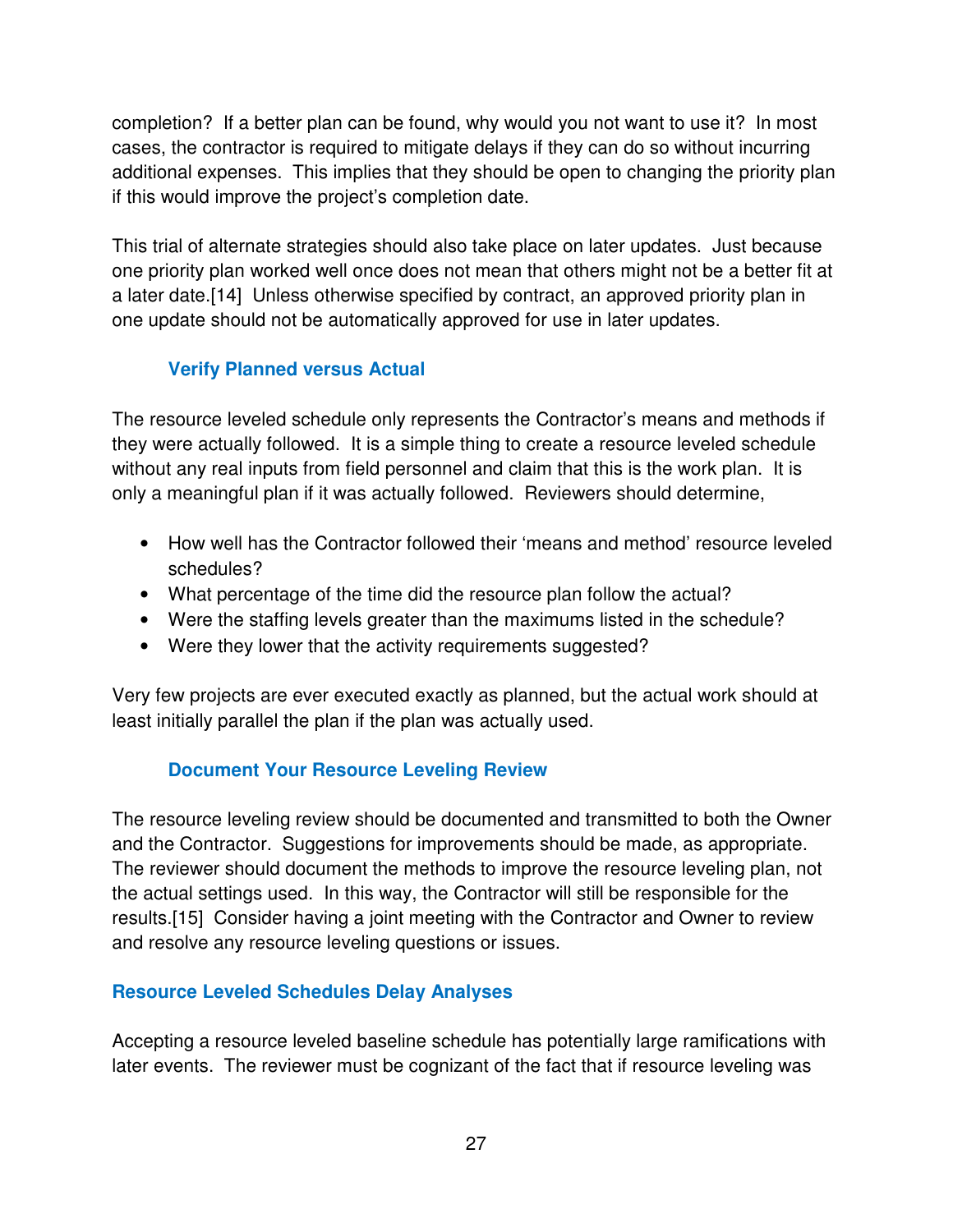accepted as part of the baseline plan, then such processes might also be employed to resolve the predicted affects of project delays.[1]

Once an activity is delayed (say by a hypothetical 5 days,) the resources necessary to re-start that activity might not be available when the 5-day delay period is over. The work crew may have 'moved on' to other work and are perhaps not even on the project site. It is possible that by including resource leveling along with a standard Time Impact Analysis (TIA,) a 5-day delay could analytically result in a 15-day project delay along with proportionate compensation. This result might even be achieved if the delayed activity had sufficient total float to accommodate the delay.

This 'magnified delay' potential aspect of resource leveling troubles many project owners. The review techniques listed here may be employed on a resourceconstrained TIA as a counter-balancing analysis. If the resource leveling process was employed properly, then the results should follow reality.

Certain steps should be taken to ensure proper TIA results.

- The delayed activity should be suspended to allow the designated activity resources to be 'freed-up' for other activities. Activities are suspended when the scheduler assigns a Suspend date to that activity.
- For every Suspend date assigned, a projected Resume date should also be assigned. P6 ignores Suspend dates if it is not accompanied by a finishing Resume date.
- Because resource leveling can delay project completion even if no delay exists, a pre-delay resource leveled baseline must be established and compared to the post-delay analysis. The pre-delay analysis should have a data date as close to the start of the delay as possible. The difference between the two projected project completion dates is the time being investigated and not just the delay indicated by the impacted resource leveled schedule.

The TIA reviewer must be aware that it is possible to demonstrate project delay using resource leveling even if no delay is being modeled. A TIA should only reflect the changes and impacts of the delay being modeled.

## **P6 Automatic Resource Leveling Limitations**

While the automatic resource leveling routines used by Oracle/Primavera P6 Professional software are generally considered to be quite reliable and robust, there are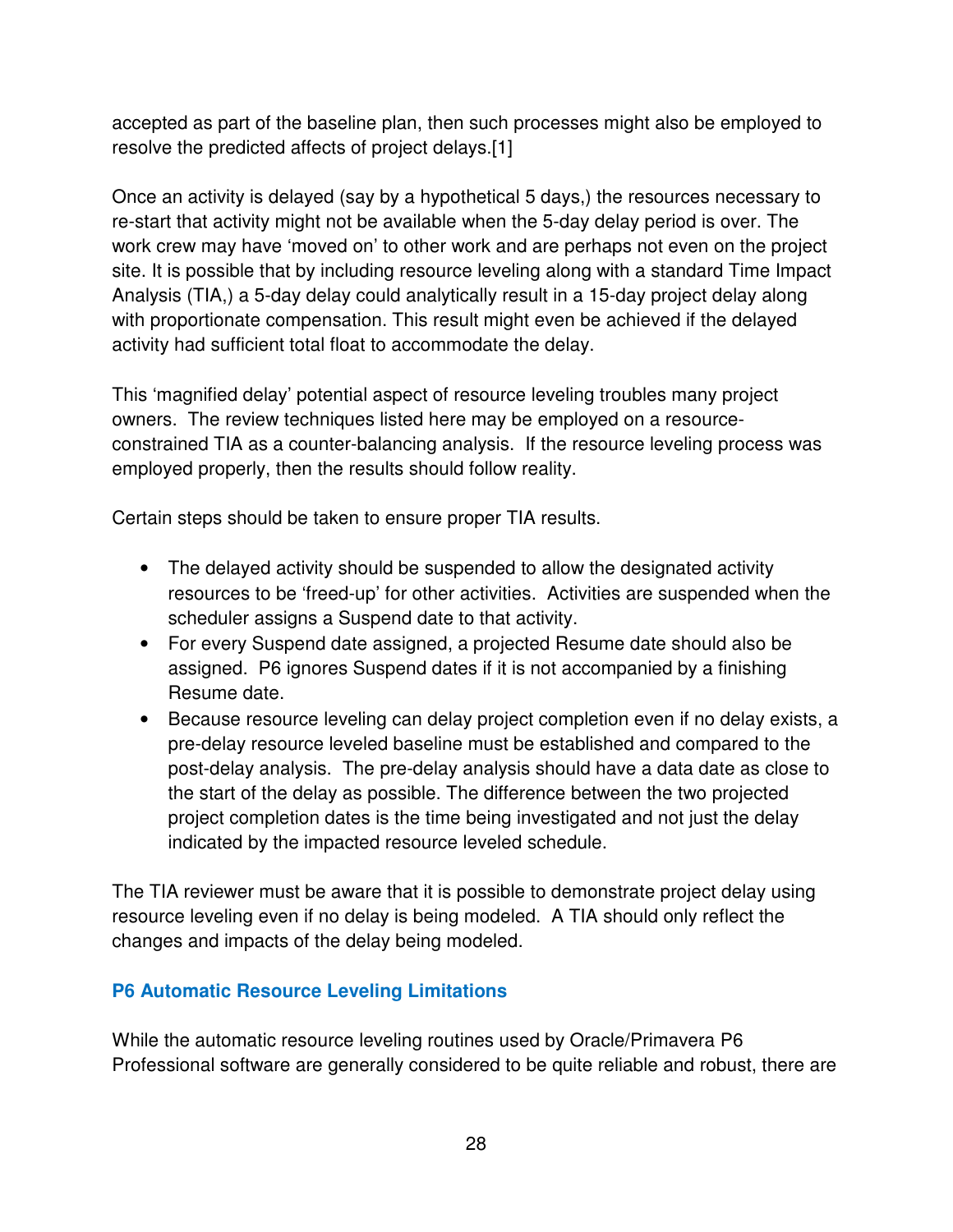limitations in its use when considering real-world conditions. Some currently missing features include,

- The P6 resource leveling report log does not completely explain what happened during the resource leveling process. In particular, it does not identify the delaying, critical resource.
- P6 does not have an interruptible activity setting. This means that the schedule cannot split activities and their resource requirements to allow for more precise resource allocations.
- The resource leveling process cannot adjust activity durations, thereby adjusting the daily resource requirement.
- Even though P6 has the setting to over-allocate resources, P6 lacks the ability to smooth resource requirements and reduce resource level fluctuations within the availability envelope.
- Failing to use the over-allocate resources feature, the resource leveling algorithm will not 'round up' to allow for minor allocation overlaps. Over-allocation is only employed if the option, "Preserve scheduled early and late dates" is also selected.
- There is no simple method to give resource leveling priority to ongoing, active activities and prevent disruptions.
- The process does not allow P6 to automatically substitute one resource for another.
- P6 cannot automatically convert one type of resource into another (say two Journeymen for one Expert.)
- The activity Total Float and Free Float values displayed are incorrect for resource leveled delayed activities and their successors. A better reference is found in the Remaining Total Float column but even this does not fully reflect 'resource float.'
- Resource leveling can 'hide' the P6 longest path.
- P6 does not consider resource usage curves when resource leveling.
- The P6 resource leveling process does not consider resources assigned to Level Of Effort (LOE) and WBS Summary type activities.

The above list is provided only as a summary of current resource leveling features and is not intended to provide an assessment of the quality or usability of the Oracle/Primavera P6 Professional software product.

# **In Conclusion**

The guidelines presented in this paper provide the reviewer the information necessary to perform and verify the cause and effect of resource leveling a schedule. This can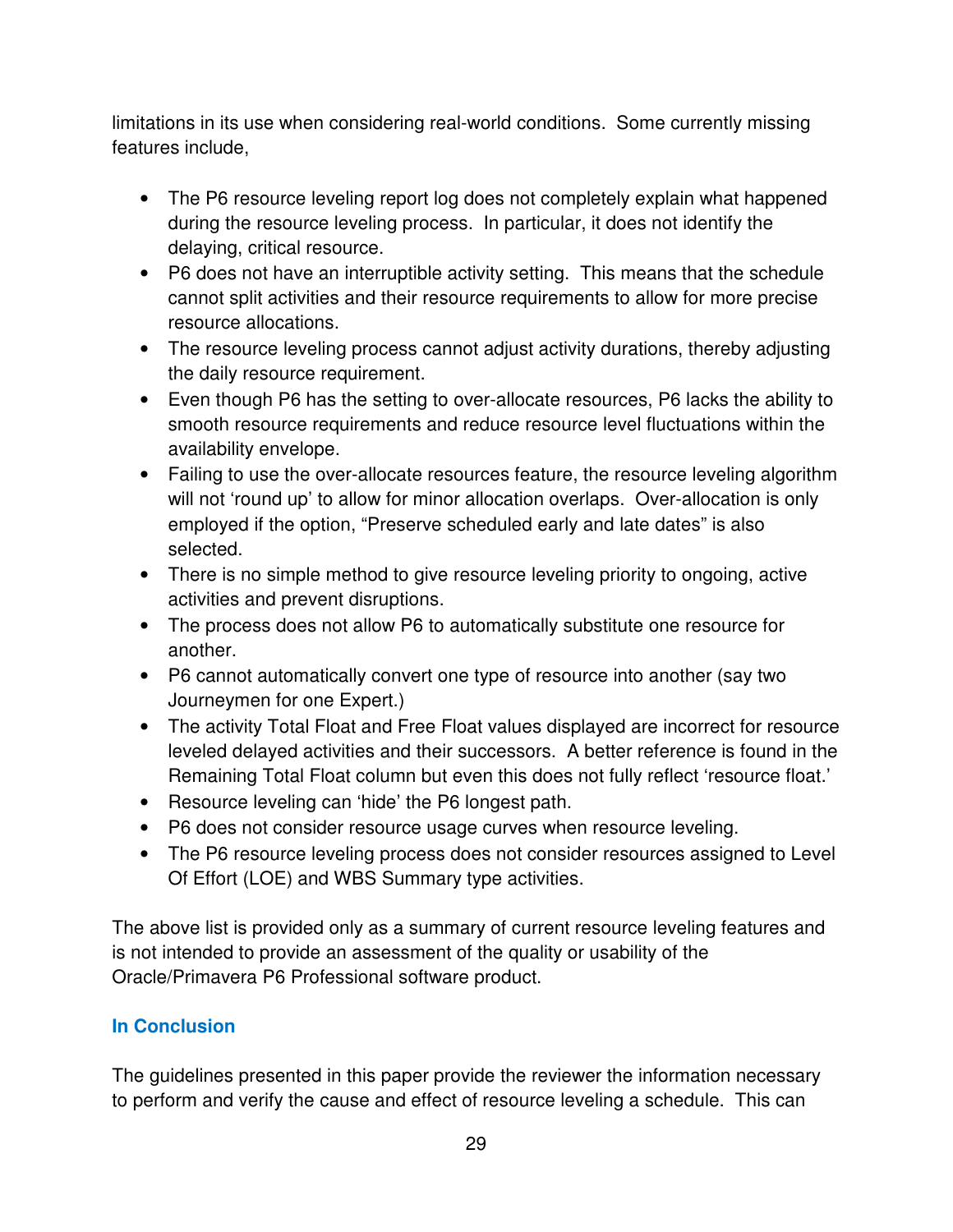also serve the resource leveling interests of all parties. Owners are generally more willing to accept transparent, simple resource leveling plans rather than opaque 'black boxes' that they do not understand.

While the reviewer may not be in the position to argue nuances of resource requirement or resource availability, a resource leveled schedule can still be reviewed for quality and obvious errors. The reviewer can gain insights as to the conflicting demands upon project resources. The reviewer can identify and document areas where errors have occurred in the process or if certain activities could not be resource leveled. A reviewer can note if the stated resource requirements and limits have been observed.

Just like a flawed CPM schedule submittal, a flawed resource leveling plan can be rejected if such errors are serious enough to invalidate the plan. At the very least, the analysis of a resource leveled schedule can give the reviewer new insight into the risks and constraints affecting successful project completion.

Resource leveling clarifies the Contractor's staffing plans and can be verified in the field, relieving the Owner from needless concerns and allowing the Owner to have confidence in the results of resource leveling. This situation is a win for the Contractor because it permits them to fully realize resource constraints in their CPM schedule without resorting to time-intensive logic modifications. It is a win for the Owner by facilitating understanding of the Contractor's resource issues.

## **Definitions**

**Critical Resource**: A critical resource is an activity resource on a project that is available in limited supply and causes any activity to be delayed due to required daily staffing or material totals exceeding maximum available levels during automatic resource leveling.

#### **References**

[1] AACE Southern California Spring Conference, April 16, 2005, "Managing Resource Leveling", Michael Nosbisch CCC, PSP, Kiewit Pacific Co. and Ron Winter PSP, Schedule Analyzer Software

[2] AACE International 2014 Transactions, PS.1642, "Successful Use of Priority-Driven Resource Leveling in P6", Greg M. Hall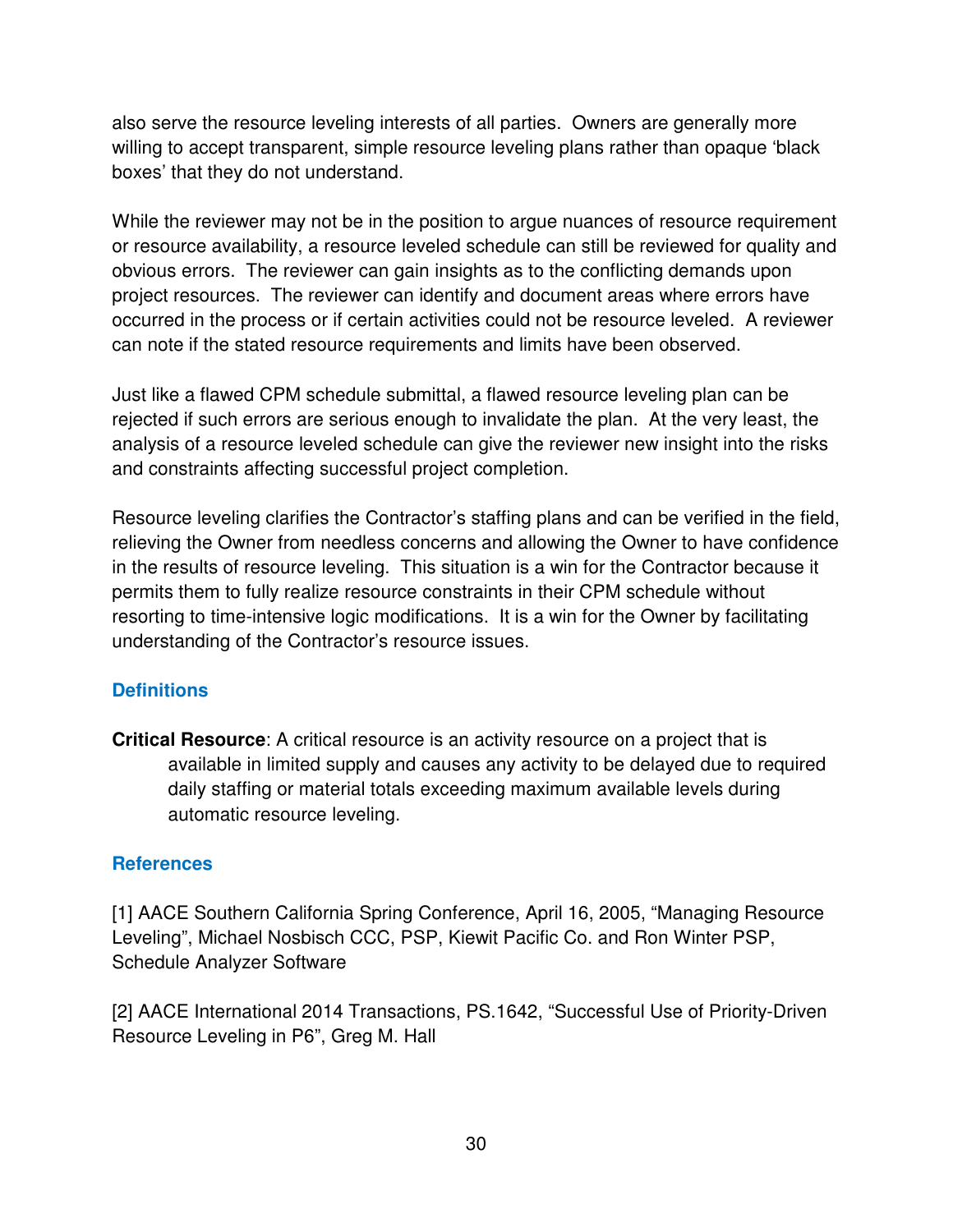[3] "Resource Leveling for Beginners and Advanced Schedulers", Paul Reeser PE, PMP - Duke Energy

[4] Hatem, D.J. 1998. "Professional Liability and Risk Allocation/ Management Considerations for Design and Construction Management Professionals Involved in Subsurface Projects", Chapter 10, § 10.2.2 in Subsurface Conditions, D.J. Hatem, ed., (New York: John Wiley & Sons, Inc., 1998)

[5] Primavera P3 Help Files, Primavera 2004

[6] AACE International 2013 Transactions, PS.1290, "Lessons Learned – P6™ Resource Updating for the Beginner", Charlie Jackson, PSP and Hannah E. Schumacher, PSP

[7] AACE International 2008 Transactions, PS.14, "Advanced Scheduling Technology for Shorter Resource-Constrained Project Durations", Dr. Robert Richards

[8] CPM in Construction Management, Sixth Edition by O'Brien & Plotnick, McGraw-Hill, 2005

[9] Peurfoy Construction Research Award Lecture, Fondal, Journal of Construction Engineering and Management, 1991

[10] Schedule Analyzer for the Enterprise User's Manual, 2014

[11] Note: The P6 Global Function cannot be used to flag discrepancies as it does not currently have the ability to compare these two date types to each other.

[12] How to Level Resources in Primavera P6, GCC Engineers, 2014 http://gcc-engr.com/blog/primavera-p6-step-by-step-leveling-resources

[13] When Resource Leveling in Primavera P6 Won't Work, 'The P6 Pro', Ten Six Consulting, May 29, 2014,

http://www.tensixconsulting.com/2014/05/when-resource-leveling-in-primavera-p6-wontwork/

[14] Blog, Primaned Belgium, Stijn Van de Vonder, July 2014 http://www.linkedin.com/groups/Resource-leveling-in-Primavera-P6- 153246.S.5891231277801033731?view=&item=5891231277801033731&type=member